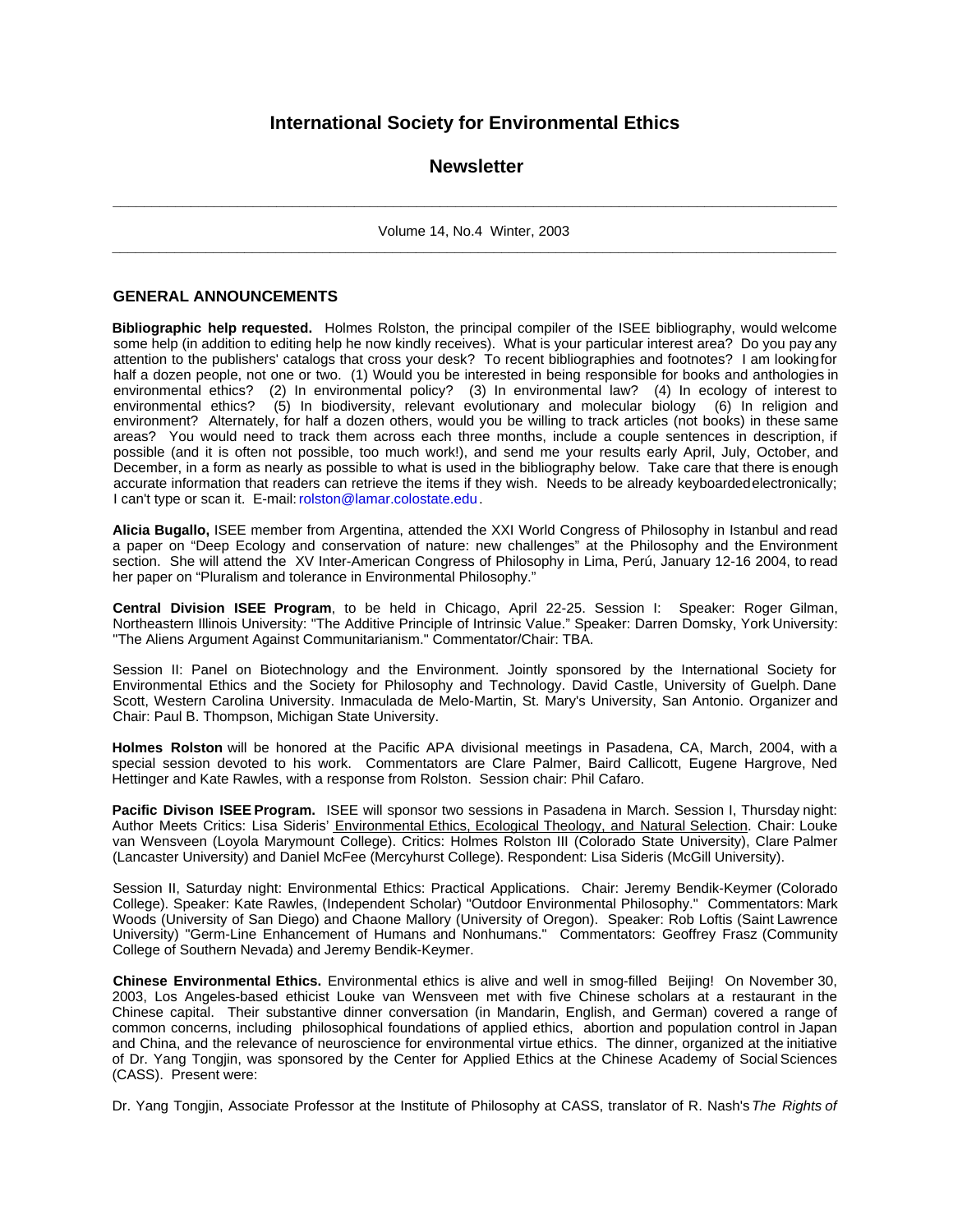*Nature* (1999) and H. Rolston's *Environmental Ethics* (2000), and (co-)author of three books, including *Toward A Deep Environmentalism* (2000) and *Ecological Ethics: Spiritual Resources and Philosophical Foundations* (2002).

Dr. Yu Yong, Ethics Program Director and Professor at the Institute of Philosophy at CASS, 2001/02 editor of *Chinese Applied Ethics*, translator of Adam Smith's *The Theory of Moral Sentiments* (2002), and author of *An Inquiry of Moral Rights* (2002).

Dr. Gan Shaoping, Vice President of the Center for Applied Ethics and Associate Professor at the Institute of Philosophy at CASS, 2002/03 editor of *Chinese Applied Ethics* and author of five books, including *A Study of Frontier Issues of Applied Ethics* (2002). His PhD is from the University of Munich, where he focused on the work of Habermas.

Dr. Gong Ying, Associate Professor at the Institute of Philosophy at CASS, and author of *Modern Japanese Political Thought* (forthcoming). Her PhD is from Xiantai University in Japan, where she focused on comparative ethics and bioethics.

Dr. Lu Feng, Professor of Philosophy at Qinghua University, editor of *An Introduction to Applied Ethics* (2002) and author of three books, including *After Enlightenment* (2003). His Ph.D. is from the University of Manchester.

Gaoshan (Karen), student protégé of Dr. Yang Tongjin and self-taught ecofeminist (possibly the first in China). She has applied to the Ph.D. program in environmental ethics at Beijing Normal University.

Dr. Louke van Wensveen, Independent Ethicist and Consultant (formerly Associate Professor of Theology at Loyola Marymount University), and author of *Dirty Virtues: The Emergence of Ecological Virtue Language* (2000). Her Ph.D. is from Princeton Theological Seminary, where she focused on business ethics.

# **OPPORTUNITIES**

**George Mason University**, Fairfax, VA. The Department of Philosophy and Religious Studies seeks to make an appointment at the level of full or associate professor, with a specialization in any area of applied ethics. The position involves teaching courses in both theoretical and applied ethics within the department and teaching ethics courses in other programs in the university. In addition, the successful applicant will be expected to coordinate the development of an ethics across the curriculum program. The department will soon inaugurate an M.A. degree in philosophy, and the successful candidate will contribute to this program as well. We are looking for candidates with demonstrated excellence in both scholarship and teaching. EEO/AA. We will begin reviewing applications on Dec. 1, 2003 and will continue until the position is filled. Send CV, letters of reference, and a sample publication to Prof. David Kaufmann, Chair, Search Committee, Department of Philosophy and Religious Studies, Mailstop 3F1, George Mason University, Fairfax, VA 22030.

**University of North Texas**, Denton, TX. Applications and nominations are invited for Chair of the Department of Philosophy and Religion Studies. AOS: Environmental Philosophy (or Environmental Ethics) or Religion and Nature (or Ecology) or Comparative Environmental Philosophy. AOC: Open. Interdisciplinary interests are desirable. Appointment will be at the level of Associate or Full Professor, beginning September 1, 2004. Qualifications for the position include: a Ph.D. in Philosophy or Religion, a distinguished record of scholarship, and a demonstrated commitment to excellence in teaching and service. Teaching responsibilities include 1 course per semester (fall, spring, summer). Review of applications begins January 15, 2004. The department offers an M.A. in Philosophy with a Concentration in Environmental Ethics, a B.A. in Philosophy, and an Interdisciplinary Minor in Religion Studies. It is awaiting approval from the Texas Higher Education Coordinating Board of a Ph.D. in Philosophy. The university has over 31,000 students and is one of the top five graduate institutions in the state. It is located in the Dallas-Fort Worth metroplex, 35 miles from both Dallas and Fort Worth and 28 miles from DFW airport. Please send letter of application, C.V., and a list of references to Eugene C. Hargrove, Chair, Department of Philosophy and Religion Studies, University of North Texas, P.O. Box 310920, Denton, TX 76201-0920. Inquiries are welcome at 940-565- 2266 or philosophy@unt.edu. Website: www.phil.unt.edu. AA/ADA/EOE.

**Jobs for Philosophers**. Volume 159 of the APA's Jobs for Philosophers (October 10, 2003) lists a number of positions in environmental ethics or environmental philosophy. The philosophy department at Penn State University seeks to make a senior hire in environmental ethics and philosophy. Both the University of Idaho and the University of Washington advertised jobs in environmental ethics. Princeton University and Tulane University both advertise post-doctoral fellowships in applied ethics that would be appropriate for those working in environmental ethics. See the APA website or the websites of individual departments for further information.

**NYU Workshop in Environmental Education.** While many college-level environmental programs in the United States offer courses on environmental ethics, the overarching goal of devising tools for systematically examining environmental ethics and values in social science and natural science curricula is under-achieved. The primary goal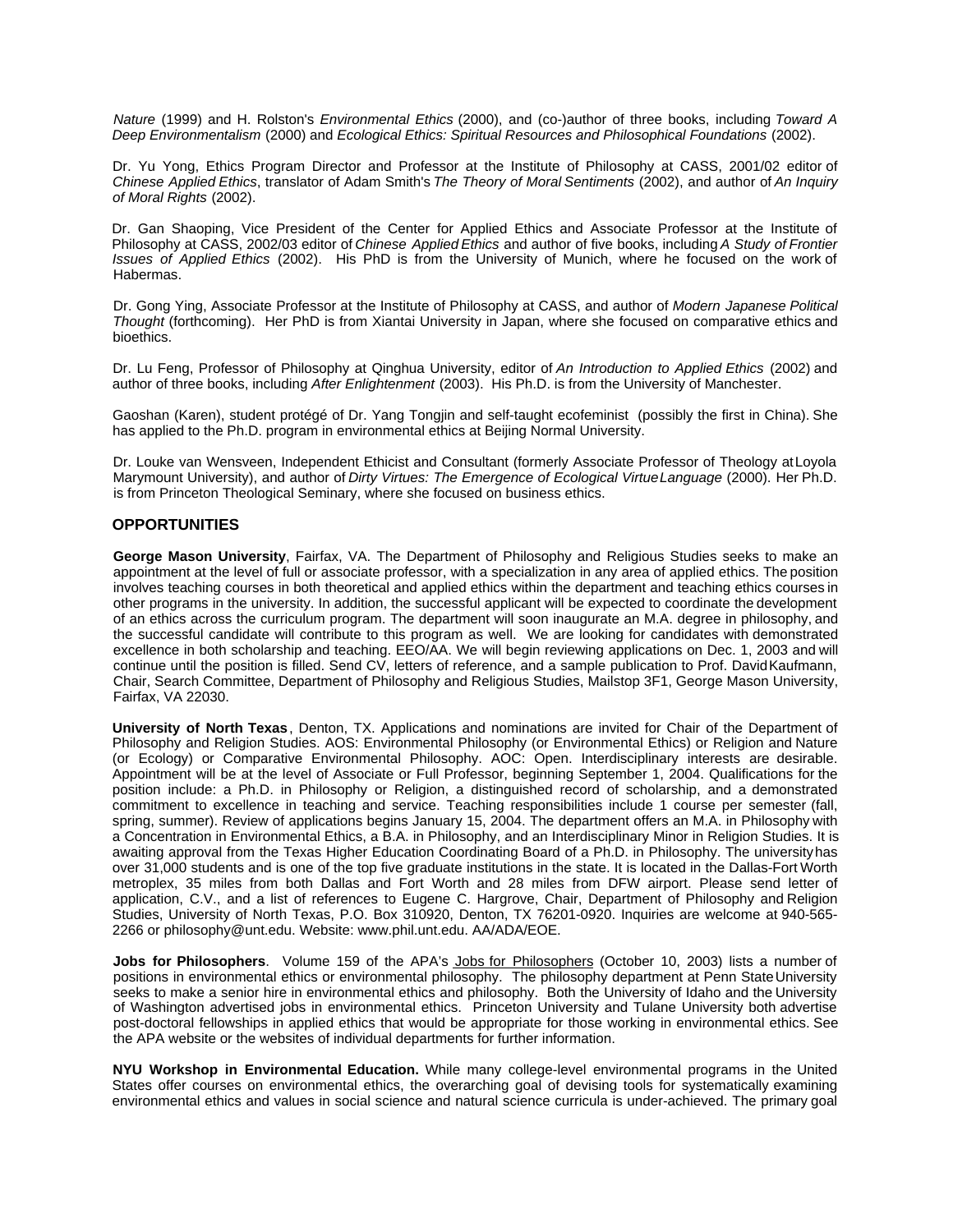of this three and a half day workshop is to devise intellectual and pedagogical tools that will enable faculty to incorporate an understanding of environmental ethics and values into their research and teaching. In addition to the themes described above, this workshop will focus on two subjects related to these objectives: first, the development of the concept of "ecological citizenship" as a component of environmental ethics and environmental education; and second, overcoming the gap between the academy and those public and private organizations involved in environmental advocacy and protection. The workshop is open to faculty involved in environmental studies at the undergraduate level and within professional schools. They especially welcome applications from faculty interested in developing environmental studies programs within their home institution. The workshop will feature talks and discussion sessions led by guest scholars and practitioners in the field (including Dale Jamieson and Andrew Light from NYU). Applications must include:

\*A completed cover page, available in PDF form at

http://www.cceia.org/page.php/prmID/50?PHPSESSID=56ed92fbc2672485861389439ba187ad.

\*Resume or Curriculum Vitae.

\*A 2-3-page statement of interest, including how the workshop would benefit your future research and teaching. \*List of three references.

\*Letter of support from your university or college.

Completed applications must be received by January 15, 2004; selected participants will be notified by February 15, 2004.Applications may be sent by email or post to:

Yesim Yemni, Carnegie Council on Ethics and International Affairs, 170 East 64th Street, New York, NY 10021. (212) 838-4120. yyemni@cceia.org.

#### **CONFERENCES AND CALLS FOR PAPERS**

**ISEE Sessions.** Proposals are invited for individual papers or group sessions for the APA Pacific, Central and Eastern Division meetings. For the Pacific, contact Philip Cafaro, acting on behalf of ISEE treasurer Lisa Newton, at cafaro@lamar.colostate.edu. For the Central, contact ISEE secretary Paul Thompson, thomp649@pilot.msu.edu. For the Eastern, contact ISEE Vice-President Clare Palmer, c.palmer@lancaster.ac.uk. Snail mail addresses and telephone numbers at the end of the newsletter. The deadline for proposals is September 1 for the Western and Central, March 1 for the Eastern.

**Environmental Philosophy Coming Together.** The first annual meeting intended to bring together the environmental philosophy community will occur from June 1-4 at the Highlands Center, on the border of Rocky Mountain National Park in Colorado. The meeting is sponsored by the International Association for Environmental Philosophy and the International Society for Environmental Ethics. In addition to contributed papers, the program will include leading figures in the field. The provisional format, designed to maximize discussion, will include: Plenary presentations on the evenings of June 1 and 2; Presentations (20 minutes each, with 10 minutes for comments and 30 minutes for discussion) from 9am-1pm, with afternoons free. Papers available beforehand on-line

The meeting will be held at 8500 feet at the Highlands Center, a recently constructed (2002) retreat center which includes rooms, meeting space, and a cafeteria. Longs Peak (elev. 14,000) hovers above the conference center and is within close hiking distance. Rooms are available at the Highlands Center ranging from \$80 singles to \$100 for 4. We have reserved 20 rooms, each of which comfortably house between 2 and 4 guests. (see http://www.highlandscamp.org/retreat\_center.htm for further information). In addition, camping facilities are available nearby. Our hope is to attract a broad cross-section of the environmental philosophy community.

Abstracts should be 300 words in length, submitted by February 1, with acceptances announced by March 1, 2004, and completed papers due by May 1. Mail abstracts to either: Robert Frodeman, Center for Science and Technology Policy Research, University of Colorado/CIRES, 1333 Grandview Ave, Campus Box 488, Boulder, Colorado 80309- 0488. Or: Dale Jamieson, Steinhardt School of Education, New York University, 246 Greene Street, Suite 300, New York, NY 10003. We also welcome volunteer commentators and session chairs.

**Natur und Kultur,** published in Austria, is the primary German-language journal publishing work in environmental sustainability, with a strong emphasis on environmental ethics (see www.natur-kultur.at). Dr. Thomas Seiler, editor of the journal, would be interested in an scholary, yet comprehensible article giving a comprehensive overview of John Muir's environmental ethics. As Muir is not well known in the German speaking world his life and the general USattitude to nature at that time should be explained as well. The length of the article should be between 50 000 and 70,000 spaces. If you would be interested in writing such an article, contact him at <naturkultur@gmx.at>.

**Agriculture to Culture: The Social Transformation of Food** is the title of the Joint 2004 Annual Meetings of the Association for the Study of Food and Society (ASFS) and the Agriculture, Food, and Human Values Society (AFHVS). They will meet Thursday, June 10 - Sunday, June 13, 2004 at the Culinary Institute of America, Hyde Park,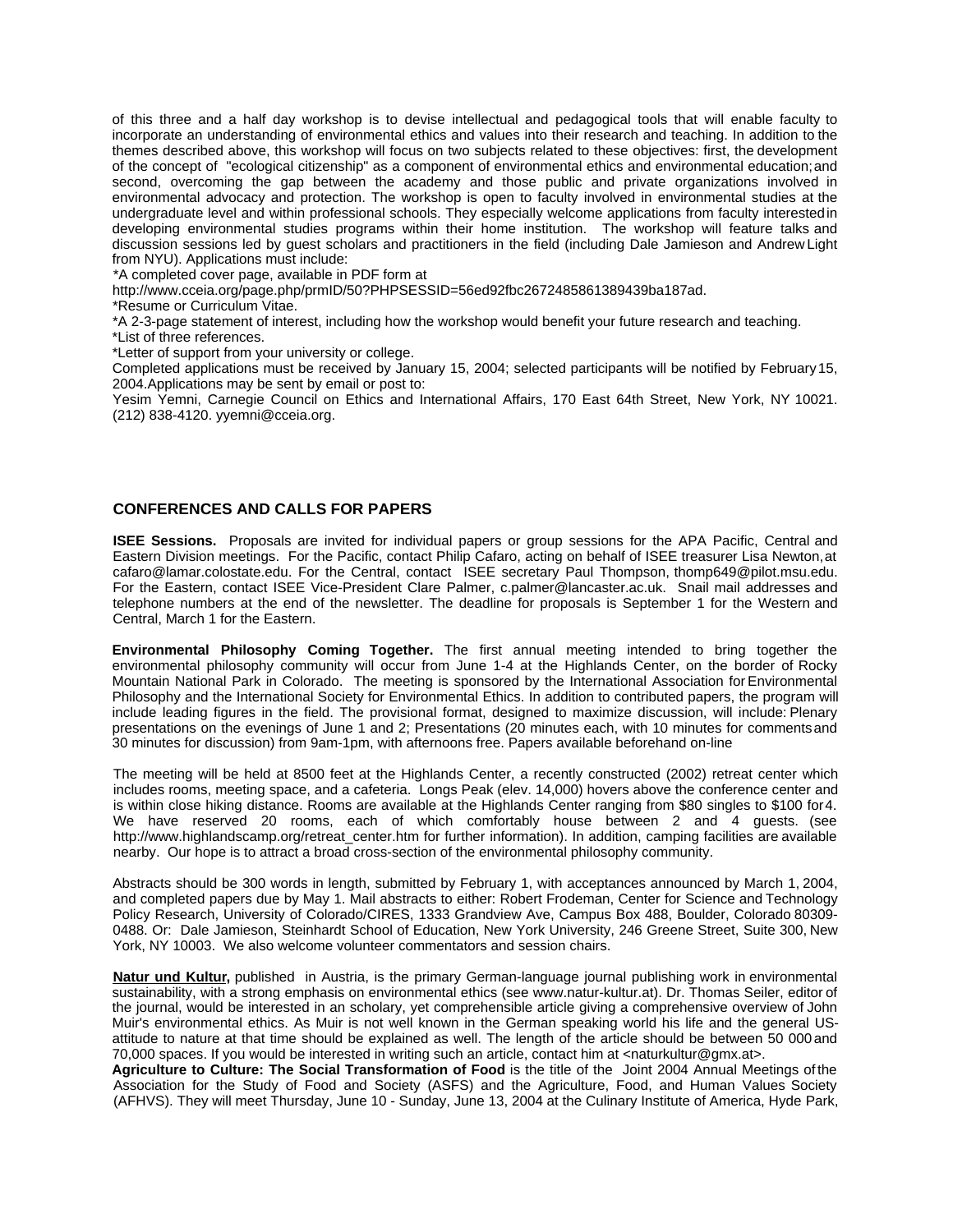NY - 12538. Contributed Paper Abstracts or Proposals for Sessions/Panels are due February 21, 2004. Accordingto ISEE treasurer Paul Thompson, these groups have always welcomed presentations from philosophers, and he would encourage anyone working on any topic in environmental philosophy to consider submitting an abstract. For further<br>information about ASFS or AFHVS and the upcoming meeting, visit their information about ASFS or AFHVS and the upcoming meeting, visit their websites:http://www.nyu.edu/education/nutrition/NFSR/ASFS.htm or http://www.clas.ufl.edu/users/rhaynes/afhvs.

**Worldviews: Environment, Culture, Religion.** Papers are invited for a special edition of the journal on "Teaching Environmental Ethics". The edition will have two sections. The first will address more theoretical questions such as: "Why teach environmental ethics? Should teaching environmental ethics entail the promotion of a position of commitment to an environmental ethic?" The second section will focus on the more practical teaching of environmental ethics, asking contributors to discuss and reflect

on issues such as how they actually teach classes, what material they include and whether there are particular techniques or settings (such as the outdoors, the use of field trips) that enhance or detract from their teaching.

Papers are welcomed not only from those who teach environmental ethics within philosophy and religious studies, but also from those who incorporate it into their teaching in subjects such as biology, environmental science, management studies or geography. The maximum length of papers will be 4000 words; given the nature of this edition there is no minimum length, as it is expected that some contributions will be quite short. All papers will be reviewed in line with the journal's normal procedure. However, the final choice of articles will depend not only on merit, but also on considerations of how well they fit thematically with the set of papers finally chosen for publication in the special issue.

Papers should be submitted by March 1st 2004, but expressions of interest to the editor would be welcomed as soon as possible. Please contact Clare Palmer, Centre for Philosophy, Institute for Environment, Philosophy and Public Policy, Furness College, Lancaster University, Lancaster LA1 4YG. Phone: +44(0)1524 592501. Fax: +44 (0)1524 592503. e-mail c.palmer@lancaster.ac.uk.

**Nature, Human Nature, and the Mimetic Theory** will be the theme of the annual

meeting of the Colloquium on Violence and Religion (http://theol.uibk.ac.at/cover/ ) at Ghost Ranch in Abiquiu, New Mexico, June 2-5, 2004. The conference will analyze human violence against nature using the mimetic theory of René Girard as the basis for a fresh approach to the issue. French philosopher Michel Serres, literary anthropologist René Girard, field anthropologist Simon Simonse, and theologian Robert Daly will be featured, along with other scholars and activists. For more information,

call conference organizer Britton Johnston (505) 983-8939 or view web page

URL: www.covr2004.org .

The Society for Philosophy in the Contemporary World will hold its 11<sup>th</sup> annual meeting at Western Carolina University Cullowhee, North Carolina, July 17-21, 2004. The Society invites submissions in which philosophical research engages issues of our time, including environmental issues. Diverse philosophical approaches and methodologies are welcome. Standard submissions: 3000 word maximum paper. Alternative presentation formats and creative proposals will be given consideration.

Submissions Are Due on February 1, 2004 and electronic submissions are preferred. All papers accepted for presentation will be considered for publication in the journal. Questions and submissions (prepared for blind review) should be sent to either of the program co-chairs: Siegfried Van Duffel, Ghent University (Belgium), siegfried.vanduffel@pandora.be. Andrew Fiala, University of Wisconsin‹Green Bay, fialaa@uwgb.edu. For more information check the society's website:

> http://www.phil.stmarytx.edu/SPCWhm/index.htm.

**Special Journal Issue on the Precautionary Principle.** The International Journal of Global Environmental Issues has issued a call for papers focused on any aspect of the implementation of the precautionary principle in the context of international environmental law and policy. All invited papers will undergo the Journal's peer review process. General guidelines for preparation of manuscripts can be found on the Journal's website, http://www.inderscience.com/catalogue/g/ijgenvi/ijgenvi.html; however, prospective contributors should also contact the editor, to receive more specific guidelines for citations, which will conform closely to the Harvard Bluebook Uniform System of Citation. The deadline for submission of first drafts will be March 1, 2004. Prospective contributors are asked to submit abstracts by December 15. Editor: William C.G. Burns, Co-Chair, American Society of International Law - Wildlife Interest Group, 1702 Arlington Blvd., El Cerrito, CA 94530 USA. Ph: 650.281.9126. Fax: 801.838.4710. Email: ASILWildlife@internationalwildlifelaw.org.

**A Seminar on The Cultural Context of Environmental Issues**: Past, Present, Future will take place. The role of religious and philosophical values in shaping environmental issues, environmental research, and environmental policy. By examining how such values inform ecology and environmental issues both historically and in the present, the seminar will provide a forum for doctoral students to explore how their values may be fruitfully linked to their research and its implications. Available to students from all branches of environmental studies -- the natural and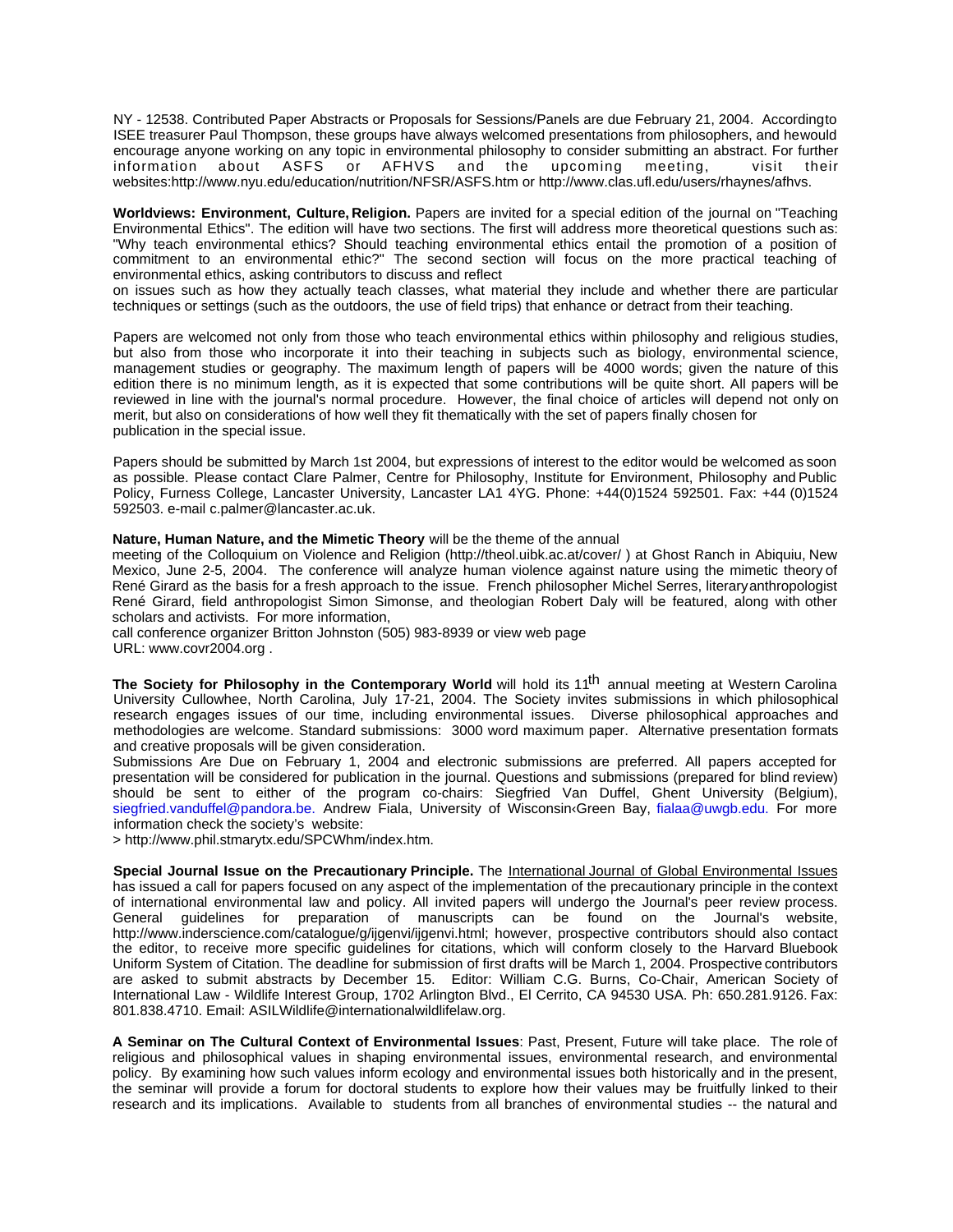social sciences, the policy sciences, as well as theology, philosophy, and the other disciplines of the humanities. The seminar is sponsored by the Erasmus Institute and will be led by Christopher Hamlin, Professor of History, University of Notre Dame, and Steven A. Kolmes, Rev. John Molter, C.S.C., Chair in Science, University of Portland. Held at the University of Portland, Oregon. The Institute will fund meals, lodging, and transportation plus a \$500 stipend. For application instructions see the Erasmus Institute web site: www.nd.edu/~erasmus. Application deadline: February 17, 2004. Erasmus Institute Summer Seminars 1124 Flanner Hall University of Notre Dame Notre Dame, IN 46556-5611.

**Ecological restoration**. The editors of Ecological Restoration, a quarterly print and on-line journal (www.ecologicalrestoration.info), seek manuscripts for possible publication. All manuscripts should concern themselves with philosophical issues related to the human effort to restore, rehabilitate, or recreate natural or historic plant and animal communities within the context of post-industrial world. While the editors remain interested in the kind of dialogue that has taken place around the topic of authenticity (e.g., Katz, Light, and others), we encourage contributions that move beyond that debate and look into topics such as the development of ethical standards for restoration activities, the relation of ecological restoration to democracy and other

political systems, and the concepts of wilderness, wildness, and cultured landscapes as ideological models for restoration efforts. All manuscripts will be peer-reviewed. Manuscripts should be sent via e-mail to Dave Egan, Editor, Ecological Restoration, University of Wisconsin-Madison Arboretum, djegan@wisc.edu.

**Animal Ethics.** Essays in Philosophy, an online journal, will publish a special issue on animal ethics. Special editor will be Susan Armstrong, Humboldt State University. Topics of interest may include but are not limited to: analysis of "equal consideration" as applied to individuals of differing species, the role of feelings in moral theory concerning animals, assessment of methodology instudying animals (anecdote, anthropomorphism, field and laboratory research), animal pain and suffering, animal minds, animal emotions, animal language, animal culture, issues of personhood, the treatment of animals in agriculture, animal experimentation, xenotransplantation, genetic engineering of animals, sport hunting, rehabilitation, exotic species, zoos, aquaria and animals in entertainment, animal companions, and animal law and activism on behalf of animals. Please send all submissions to the General Editor Michael Goodman via eMail: mfg1@humboldt.edu. Submission deadline: 15 January 2004. Publication date: June 2004.

**Philosophy of Technology.** Essays in Philosophy, an online journal, will publish a special issue on philosophy of technology. Special editor will be Peter H. Denton, Royal Military College of Canada. Papers that consider the philosophy of technology in any of its forms are welcome; papers on the relationship between values and technology; the nature of technology in western scientific culture; or philosophical aspects of indigenous or non-western technology, are particularly welcome. Please send all submissions to the General Editor Michael Goodman via eMail: mfg1@humboldt.edu. Submission deadline: 1 October 2004.

**The International Association for Environmental Philosophy's** seventh annual meeting was held at Boston Park Plaza Hotel on November 8-10, 2003. 50 people registered for the meeting. This year's Saturday evening guest speaker was Kristin Shrader-Frechette, Professor of Philosophy and Concurrent Professor of Biology, University of Notre Dame. Professor Shrader-Frechette's presentation, "The Best Science Money Can Buy: Nontransparent Science and the 2003 Demise of UN Radiation Protection," was warmly received.

Sunday's sessions began with a workshop on teaching environmental philosophy led by Robert Kirkman of the Georgia Institute of Technology. The workshop's particular focus was on what students could learn in our classes that can be transferred into their professional and civic lives. The rest of Sunday was spent in sessions that addressed the following topics: "Awareness of Animals," "Heidegger and Environmental Thinking,"

"Modifying our Ways of Thinking," "Place, Space and Wildness," "Environmental Policy and Its Foundations," and "Levinas and Scheler."

This year's Monday IAEP symposium was held on the topic of environmental aesthetics. Representative of these two sessions were talks such as "Aesthetic Play and Ecological Ethics," by Jacob Metcalf of Kalamazoo College and "The Art of Ambling: Environmental Aesthetics on the Move," by David Macauley of Oberlin College. For the full program see www.environmentalphilosophy.org.

# **ENVIRONMENTAL ETHICS IN INDIA**

"Eco Conference 2003, Nature Science, Technology and Religions: Our Common Bioethical Issues – An International Dialogue" was held during November 25<sup>th</sup> to 29<sup>th</sup>, 2003 at Muttukadu (near Chennai) and was organized by the Eco Vision Department, Church of South India, Diocese of Madras. The Rt. Rev. Dr. V. Devasahayam, Bishop in Madras chaired the inaugural session. His speech traced the historical roots of the Church in its social concerns. Prof. Dr. Darryl Macer, Institute of Biological Sciences, Tsukuba University, Japan also spoke. National and international scholars presented about 70 research articles in sixteen scientific and philosophical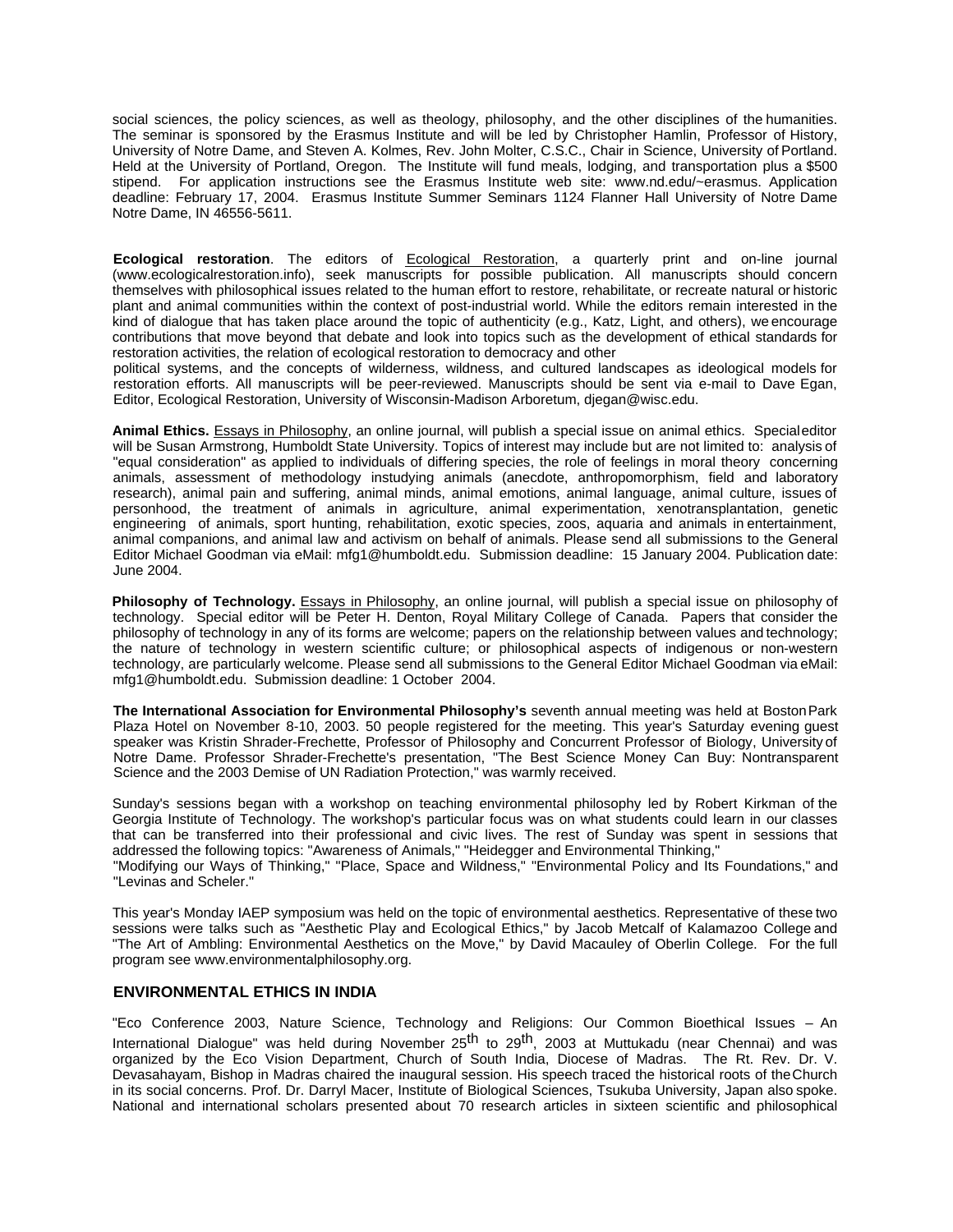sessions. It was truly cross-cultural and multi-disciplinary. There were seventeen overseas experts from the USA, UK, Netherlands, Poland, Israel, Australia, Malaysia, Taiwan, Japan, Korea and New Zealand. There were agnostics, atheists, pagans, Christian (Roman Catholics and Protestants) theologians, scientists and Social Scientists, social activists, Hindus, Hindu *Sanyasies* (saffron clad *yogi*), *Aiyappan* Devotees (A Hindu sect with black dress) and Muslims who shared their views on many bioethical issues such as Medical Ethics, Globalization, Health, Spirituality, Cloning, Euthanasia, Food habits & Food Security, Biodiversity, Preservation of Marine species, Genetic Engineering, War & World Peace. A workshop on High School Bioethics was held and Darryl Macer addressed the school-teachers. The last day of the conference was devoted to consolidation and finding common ground. The draft "Conference Statements" is being circulated among the participants for concurrence and will be published soon. Dr. Jayapaul Azariah acted as Coordinator for the conference, T. Kumar as Organizing Secretary.

In Session I, Dr. Michael, Department of Sanskrit, Gulbarga University, Karnataka, India, spoke on the necessary role of spirituality in helping solve ecological problems. In Session II, Prof. Ramanathan spoke on Indian Dietary and Dining customs and rules in Vedic literature and Dr. Michael of Gulburga University spoke on the Vedic way of life, discussing the significance of the Vedic hymns and Bhagawath Gita. Session III focused on the Philosophy of Globalization and Health. The session displayed the equivocal double face of globalization and the discussion raised controversial philosophical questions. The moral evaluation of globalization depends on whether the process serves sufficiently the life quality of a given population.

SessionIV focused on modern philosophy and the sociology of ethics. Dr. Jan Wawrzy nak from Polandem phasize dthedangerofusingtheenvironmentasacommodity.Asecondpaperentitled • M a r c h 21, 2003

Steve Currey, Pawnee National Grassland, Greeley, CO

Hello Steve, Hope this letter finds you happy and healthy, and shoveled out from all the snow that has been dumped on us this week. This is just a short note, to discuss some issues on the Pawnee.

Last Sunday, March 15, I spent a day exploring the northwest part of the Grassland. Driving route 640 I saw, for the first time, the Main Draw ORV area. Frankly, I was appalled. Not only is the area itself completely trashed and denuded of vegetation. But motorcycles and other ORV's were heading off across the prairie, toward the chalk bluffs and in other directions, miles outside the designated area. The huge clouds of dust they kicked up were visible a dozen miles away.

I am all for multiple-use of our national grasslands. But shouldn't those uses be compatible with the health of the grasslands themselves . . .?

Best wishes, Phil Cafaro, bird watcher, tree hugger, college professor

June 27, 2003

Philip Cafaro, Colorado State University, Fort Collins, CO

Dear Phil, Thank you for the comments contained in your letter. The concerns you expressed with the Main are issues that we are aware of, and are working to mitigate with a Travel Management Plan. The travel management process, scheduled to begin later this year, will explore many options of where to allow all terrain vehicle (ATV) and single-track motorbike use . . .

Finally, ATV and single-track motorbike use is a legitimate use of the National Grassland under the multi-use mission of the US Forest Service. Therefore, I am interested in your thoughts of where such uses should be allowed if not in The Main.

Signed, Steve Curry, district ranger, dedicated public servant, weary correspondent

The preceding exchange of letters with the district ranger (head honcho) on the Pawnee National Grassland will probably sound familiar to readers who have worked to reform management of our national forests and grasslands. A complaint that some activity is harming the forest or grassland is met with the claim that this is a legitimate, or "traditional," use of "the resource." Legally, this is correct; USFS is directed to manage its holdings to allow some ORV use, and this is written into forest plans for the dozens of national forests across the country. But are ORV's a "legitimate use" of our forests and grasslands?

In my reply to Steve, I argued that they aren't, no matter what his forest plan or USFS national policy says. ORV's are an illegitimate use, because they harm the forests and grasslands. Therefore, I stated, Steve should not allow them on a single acre of the 192,000 acres entrusted to his care. Nor should he "mitigate" their harms; he should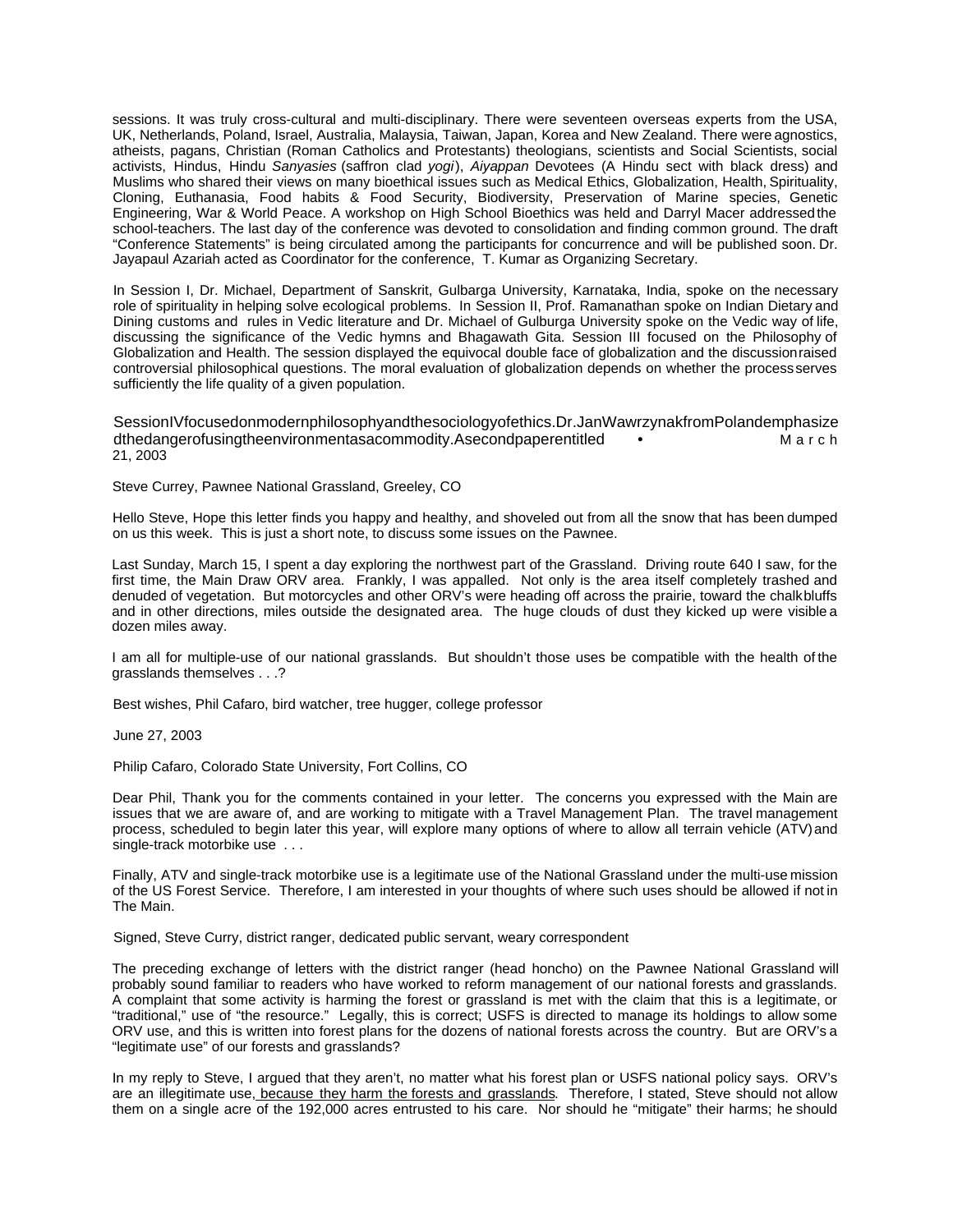prevent those harms in the first place.

It doesn't matter that lots of people think they are fun to use. It doesn't matter that there is a tradition of using them. Uses that harm the landscape should be prohibited. Furthermore, I argued, by allowing ORV use on the Pawnee, USFS was teaching people that it is ok to harm public lands for fun, a lesson that they would take with them to other public and private lands.

In recent years, there has been much sophisticated philosophical and scientific discussion of the concepts of land health and ecosystem integrity. My discussion with Steve reaffirmed my belief that whatever the problems with operationalizing these concepts, they are absolutely crucial to practical conservation work. Across the country, national forest supervisors have prohibited popular activities such as target shooting or ORV use, when these have been shown to be harmful to the land or to its native flora and fauna. They have shot down or scaled back ski area expansion plans, costing powerful corporations millions of dollars. In these cases, an appeal to the health or integrity of nature was crucial to winning environmental victories.

Recently, the White River National Forest in central Colorado tried to institute a new forest plan, which would have made land health the central planning component for all major management decisions. In essence, activities which harmed the health of the forest, itself, would have been banned or severely curtailed. Martha Kettle, the forest supervisor, pushed hard for the plan, but powerful interests, led by the Vail corporation and Colorado's Senator Ben Campbell, forced her to retreat to a forest plan that focused more on "multiple use."

Land health and ecosystem integrity are necessary components of any environmental ethics built on recognition of nature's intrinsic value. Like human health and integrity, these can be slippery concepts, but they are necessary. When, in the not too distant future, ORVs are banned from the Pawnee National Grassland, this will come about because people have recognized the intrinsic value of native landscapes and species, and understood what is necessary to protect their health and flourishing. It is well worth reminding our public land managers that we care about our public lands, themselves. We thereby give these managers the political cover they need to do the right thing and protect the land. Like Steve Currey, most of these public lands managers also care about the health and integrity of the land. They've just never gotten in the habit of making that the most important part of their decisionmaking. Isn't it time they did?

# **MEDIA**

**Forestry Media Center**, Oregon State University has over 120 forestry education videos, multimedia, slide-tapes, films. http://fmc.cof.orstl.edu. 250 Peavy Hall, Corvallis, OR 97331-5702.

**Convention on Biological Diversity Website**: <http://www.biodiv.org/>. The home page contains information about upcoming meetings, news, and events, such as the expert meeting on the global strategy for plant conservation and the various constituent groups that make up the Convention. The number of online documents available here is quite prodigious, and is divided into groups that include quarterly reports, global biodiversity outlook reports, and casestudy documents. There is a search engine.

**Razing Appalachia**. 54 minutes. Mountaintop removal mining near Blair, West Virginia, by Arch Coal, Inc., the second largest coal company in America. Available from Bullfrog Films. www.bulfrogfilms.com.

**Earth as Art: A Landsat Perspective.** <http://www.loc.gov/exhibits/earthasart/>.

Many Landsat images have an aesthetic quality, and here is a selection of some three dozen by the Library of Congress, also currently on display there.

# **RECENT ARTICLES AND BOOKS**

Thanks to Chris Drinkwater, United Kingdom, for his help with the bibliography. Thanks to all the various people who send in items regularly. International items are especially welcome, but translate (as well as transliterate if necessary) the titles. Summaries should be in English.

--Adams, Rod D., Liberal Education and the Environment: An Analysis of David Orr's Green Proposal for Higher Education. M.A. thesis, Colorado State University, Fall 2003. Liberal education, David Orr argues, has been equipping students with industrial minds and proposes educating for ecologically literate minds instead. I examine his proposal in the light of the history of liberal education, which has two competing traditions, the rhetorical and the philosophical. Universities tend to emphasize one or the other at various times; a better education would enable students to make their own choices here. Orr requires ideals from both traditions, as well as elements from ancient, modern, and postmodern philosophy.

--Alkorta, I; Albizu, I; Garbisu, C, "Biodiversity and agroecosystems," Biodiversity and Conservation 12(no.12, 2003):2521-2522.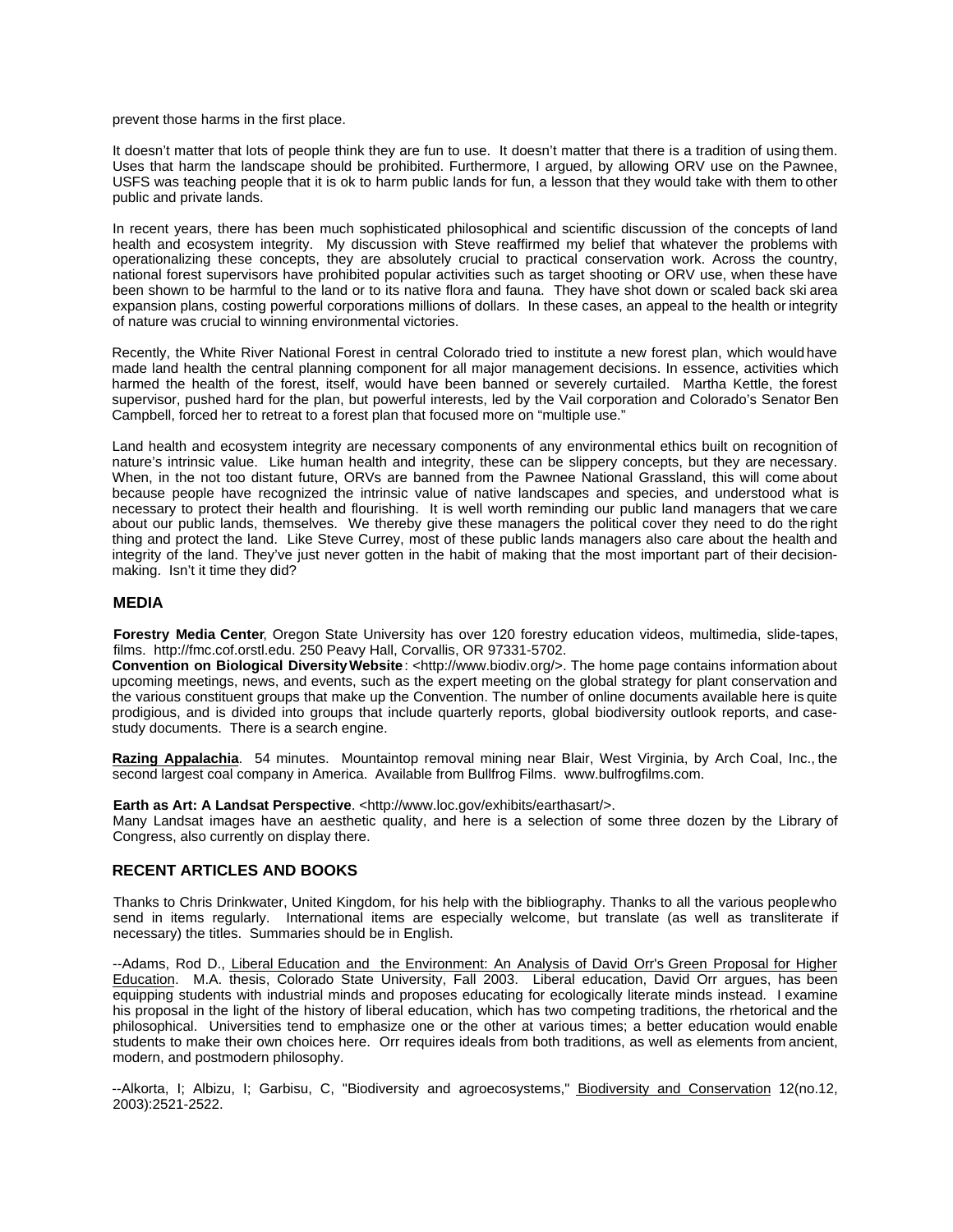--Armstrong, Susan J., and Botzler, Richard G., eds., Environmental Ethics: Divergence and Convergence. Third ed. Boston: McGraw Hill, 2003. Third edition of one of the most popular texts in environmental ethics. Over sixty percent of the readings are new, including land rights, biodiversity, environmental justice, and genetic engineering. Multidisciplinary. Includes non-Western perspectives. Ecofeminist perspectives. Cutting-edge articles in environmental theory. Includes a structure and standardized terminology for this developing field. Instructional aids for each chapter. Armstrong is in philosophy, Botzler in biology at Humboldt State University, California.

--Asmar, BN, "The Science and Politics of the Dead Sea: Red Sea Canal or Pipeline," Journal of Environment and Development 12(no.3, 2003):325-339.

--Bailey, Britt and Lappé, Marc., eds., Engineering the Farm: Ethical and Social Aspects of Agricultural Biotechnology. Washington, DC: Island Press, 2002. Bailey and Lappé are at the Center for Ethics and Toxics in Gualala, CA.

--Baker, S, "The Dynamics of European Union Biodiversity Policy: Interactive, Functional and Institutional Logics," Environmental Politics 12(no.3, 2003):23-41.

--Balirwa, JS; et al., "Biodiversity and Fishery Sustainability in the Lake Victoria Basin: An Unexpected Marriage?," Bioscience 53(no.8, 2003):703-716.

--Bavington, D; Slocombe, S, "Moving Beyond Managerial Ecology: Counterproposals," Environments 31(no.1, 2003):1-4.

--Bekoff, Marc, "Minding Animals, Minding Earth: Old Brains, New Bottlenecks," Zygon: Journal of Science and Religion 39(2003):911-941. "I emphasize the importance of broadening behavioral, ecological, and conservation science into a more integrative, interdisciplinary, socially responsible, compassionate, spiritual, and holistic endeavor. I stress the significance of studies of animal behavior, especially ethological research concerned with animal emotions in which individuals are named and recognized for their own personalities, for helping us to learn not only about the nonhuman animal beings with whom we share Earth but also about who we are and our place in nature. We are best understood in relationship with others. To this end I develop the notion of `minding animals' and `deep ethology.' Animals are sources of wisdom, a way of knowing." Bekoff is in biology, University of Colorado, Boulder.

--Berger, J, "Is It Acceptable to Let a Species Go Extinct in a National Park?," Conservation Biology 17(no.5, 2003):1451-1454.

--Blakney, S, "Aboriginal Forestry in New Brunswick: Conflicting Paradigms," Environments 31(no.1, 2003):61-78.

--Block, G, "Trade and Environment in the Western Hemisphere: Expanding the North American Agreement on Environmental Cooperation into the Americas," Environmental Law 33(no.3, 2003):501-546.

--Boohar, RK, "Training Future Ethical Leaders of Science," Bioscience 53(no.8, 2003):692-693.

--Bosetti, V; Pearce, D, "A study of environmental conflict: the economic value of Grey Seals in southwest England," Biodiversity and Conservation 12(no.12, 2003):2361-2392.

--Boutet, JC; Weishampel, JF, "Spatial pattern analysis of pre- and post-hurricane forest canopy structure in North Carolina, USA," Landscape Ecology 18(no.6, 2003):553-559.

--Brotons, L; Monkkonen, M; Huhta, E; Nikula, A; Rajasarkka, A, "Effects of landscape structure and forest reserve location on old-growth forest bird species in Northern Finland," Landscape Ecology 18(no.4, 2003):377-393.

--Brummitt, N; Lughadha, EN, "Biodiversity: Where's Hot and Where's Not," Conservation Biology 17(no.5, 2003):1442-1448.

--Buhrs, T, "From Diffusion to Defusion: The Roots and Effects of Environmental Innovation in New Zealand," Environmental Politics 12(no.3, 2003):83-101.

--Butchart, S, "Using the IUCN Red List Criteria to Assess Species with Declining Populations," Conservation Biology 17(no.5, 2003):1200-1201.

--Carmin, J, "Resources, Opportunities and Local Environmental Action in the Democratic Transition and Early Consolidation Periods in the Czech Republic," Environmental Politics 12(no.3, 2003):42-64.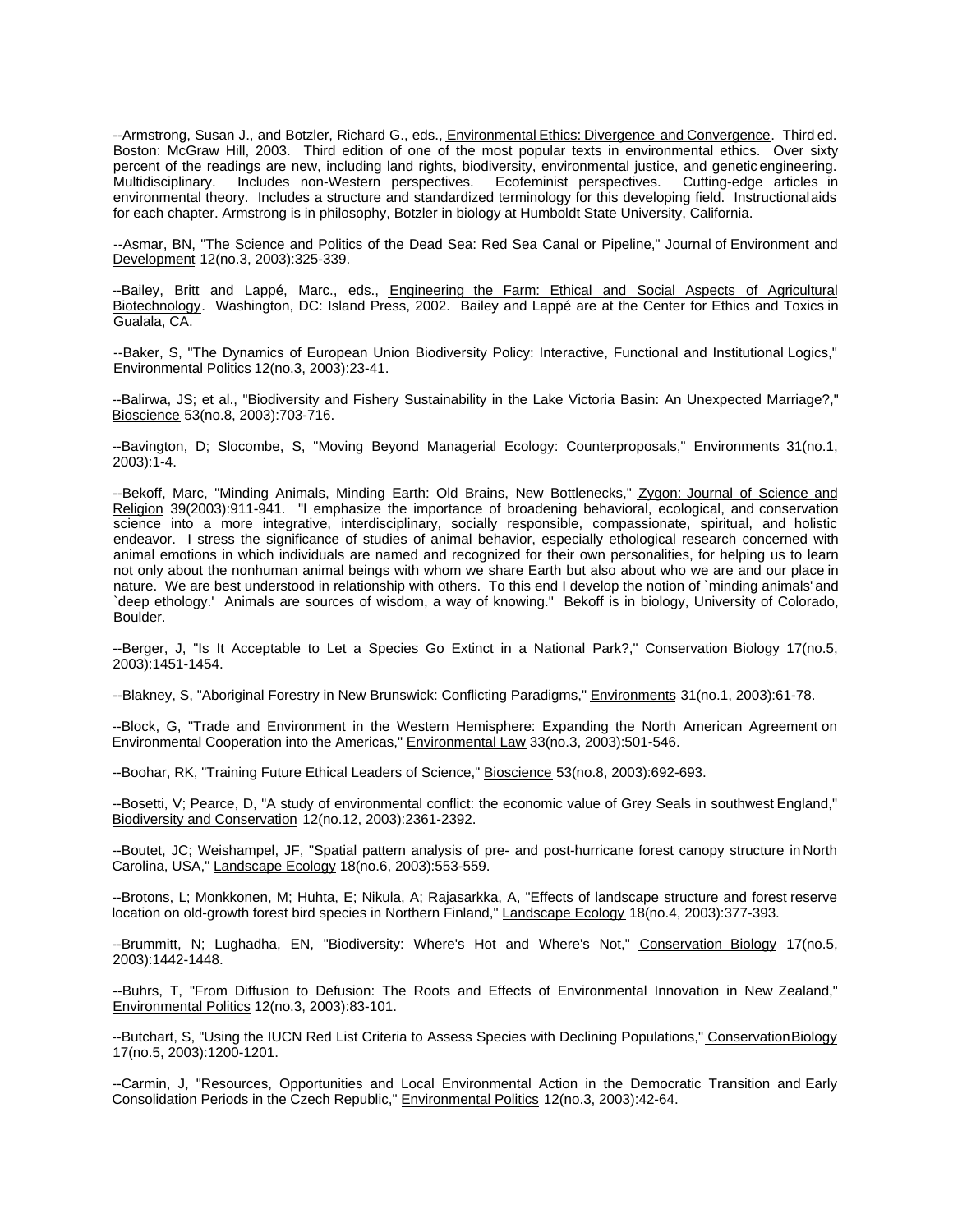--Chan, KM, "Intransitivity and Future Generations: Debunking Parfit's Mere Addition Paradox," Journal of Applied Philosophy 20(no.2, 2003):187-200.

--Chapman, Audrey R., and Frankel, Mark S., eds., Designing our Descendants: The Promises and Perils of Genetic Modifications. Baltimore: Johns Hopkins University Press, 2003. The science of genetic modification, ethical and religious issues, policy issues. Right to reproduce. Designing tomorrow's children? Markets, economics, and genetic modification. Jewish, Roman Catholic, Protestant perspectives.

--Cole, MA; Elliott, RJ, "Determining the trade-environment composition effect: the role of capital, labor and environmental regulations," Journal of Environmental Economics and Management 46(no.3, 2003):363-383.

--Convention on Biological Diversity, in PDF files and website: <http://www.biodiv.org/>

Convened after the 1992 Earth Summit in Rio de Janeiro, the Convention on Biological Diversity has three primary goals: the conservation of biological diversity, the sustainable use of its components, and the fair and equitable sharing of the benefits from the use of genetic resources. The main body of the organization's home page is dedicated to disseminating information about upcoming meetings, news, and events, such as the expert meeting on the global strategy for plant conservation and the various constituent groups that make up the Convention. The number of online documents available here is quite prodigious, and is divided into groups that include quarterly reports, global biodiversity outlook reports, and case-study documents. Users may elect to browse through these collections, or choose to use the search engine. On the left-hand side of the site's homepage, visitors can peruse the numerous sections devoted to the convention bodies (along with information about their current status and respective missions), information services provided by the Convention, and a well-developed area on biosafety protocol.

--Copland, P; Gillett, G, "The Bioethical Structure of a Human Being," Journal of Applied Philosophy 20(no.2, 2003):123-131.

--Czech, B, "Technological Progress and Biodiversity Conservation: a Dollar Spent, a Dollar Burned," Conservation Biology 17(no.5, 2003):1455-1457.

--Damania, R; Fredriksson, PG; List, JA, "Trade liberalization, corruption, and environmental policy formation: theory and evidence," Journal of Environmental Economics and Management 46(no.3, 2003):490-512.

--Davis, FL; Wurth, AH, "Voting Preferences and the Environment in the American Electorate: The Discussion Extended," Society and Natural Resources 16(no.8, 2003):729-740.

--Dawe, NK; Ryan, KL, "The Faulty Three-Legged-Stool Model of Sustainable Development," Conservation Biology 17(no.5, 2003):1458-1460.

--Demaine, Linda J. and Fellmeth, Aaron X., "Natural Substances and Patentable Inventions," Science 300(30 May 2003):1375-1376. Inventions are patentable but not discoveries of naturally occurring phenomena--that was the classic concept. But subtly and without fanfare this has fallen apart, notably in biology and also in the case of some purified inorganic substances and alloys, which are claimed to undergo a substantial transformation. This is regretable. Suggestions for getting patent law reconstituted around the classical idea, which is not always easy to translate into current technology. Demaine is a policy analyst with RAND, Santa Monica, CA. Fellmeth is an attorney.

--Derr, Patrick G. and McNamara, Edward M., Case Studies in Environmental Ethics. Lanham, MD: Rowman and Littlefield, 2003. 43 cases, typically 3-4 pages each. Hawaiian feral pigs, oil and ANWR, golden rice, Bhopal, monkey-wrenching, great apes, the Delhi Sands fly, and a host of others. Useful for discussion groups in classes in environmental ethics. Derr is in philosophy, Clark University. McNamara is an attorney.

--DeStefano, S, "Birds in the Human Landscape," Conservation Biology 17(no.5, 2003):1467-1468.

--Dicks, Lynn, "Too Close for Comfort," New Scientist, 18 October 2003. The effects of inbreeding are more insiduous than anyone expected, with implications for the conservation of species with limited genetic pools. "We should change the way we try to protect endangered species and stop wasting time trying to rehabilitate sick [inbred] animals who will only fall ill again."

--Dobson, A, "Changing Places? Humans and Other Animals," Environmental Politics 12(no.3, 2003):150-154.

--Doremus, H; Tarlock, AD, "Fish, farms, and the clash of cultures in the Klamath Basin," Ecology Law Quarterly 30(no.2, 2003):279-350.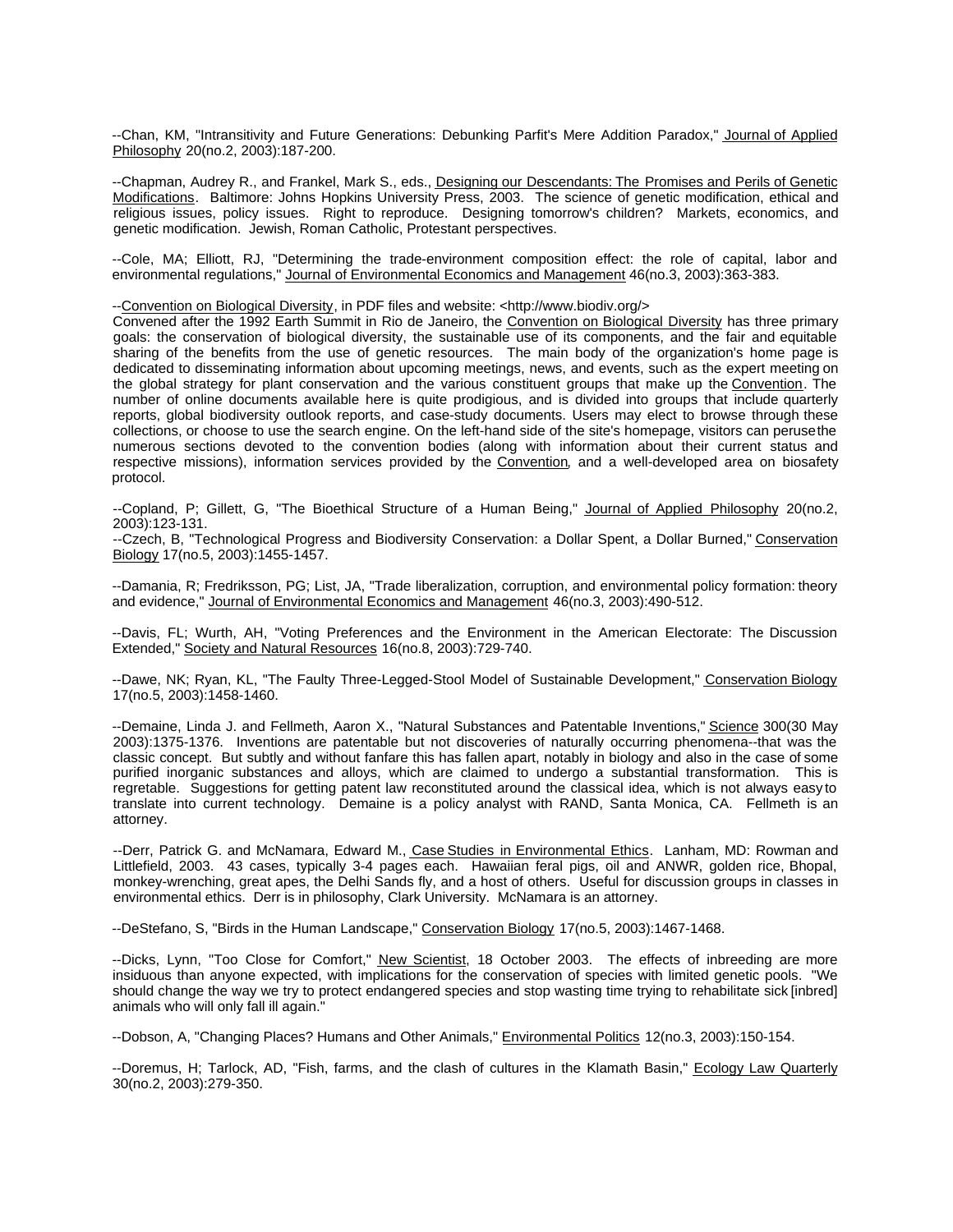--Dryzek, John, Downes, David, Hunold, Christian, Hernes, Hans-Kristian, and Schlosberg, David, Green States and Social Movements: Environmentalism in the United States, United Kingdom, Germany, and Norway. New York: Oxford University Press, 2003. The end of the green social movement is a transformation of the state and society on a par with earlier transformations that gave us first the liberal capitalist state and then the welfare state. Such a transformation is now most likely in Germany, and least likely in the United States, which has lost the status of environmental pioneer that it gained in the early 1970's. Dryzek is at Australian National University.

--Eckley, N; Selin, H, "the Arctic at risk," Environment 45(no.7, 2003):37-40.

--Ervin, J, "Rapid Assessment of Protected Area Management Effectiveness in Four Countries," Bioscience 53(no.9, 2003):833-842.

--Ervin, J, "Protected Area Assessments in Perspective," Bioscience 53(no.9, 2003):819-822.

--Eser, SG; Luloff, AE, "Community Controversy Over a Proposed Limestone Quarry," Society and Natural Resources 16(no.9, 2003):793-806.

--Freilich, JE; Emlen, JM; Duda, JJ; Freeman, DC; Cafaro, PJ, "Ecological Effects of Ranching: A Six-Point Critique," Bioscience 53(no.8, 2003):759-765.

--Garforth, C; Angell, B; Archer, J; Green, K, "Fragmentation or creative diversity? Options in the provision of land management advisory services," Land Use Policy 20(no.4, 2003):323-333.

--Genxu, W; Xiaoyin, G; Yongping, S; Guodong, C, "Evolving landscapes in the headwaters area of the Yellow River (China) and their ecological implications," Landscape Ecology 18(no.4, 2003):363-375.

--Goodman, PS, "Assessing Management Effectiveness and Setting Priorities in Protected Areas in KwaZulu-Natal," Bioscience 53(no.9, 2003):843-850.

--Gootee, R; Stresser, SR; Everett, RL; Baumgartner, DM, "Improved Regulatory and Land Management Agency Relations Through a Shared View of Biological Capacity," Society and Natural Resources 16(no.9, 2003):827-834.

--Gottlieb, Roger S., ed., Liberating Faith: Religious Voices for Justice, Peace, and Ecological Wisdom. Lanham. MD: Rowman and Littlefield, 2003. Part VIII is "This Sacred Earth: Religion and Environmentalism." 15 readings: indigenous peoples, Buddhism, Judaism, Islam, The Earth Charter, evangelical Christianity, theological basis of animal rights, and more. Gottlieb is in philosophy, Worcester Polytechnic Institute. Massachusetts.

--Grant, BR; Grant, PR, "What Darwin's Finches Can Teach Us about the Evolutionary Origin and Regulation of Biodiversity," Bioscience 53(no.10, 2003):965-975.

--Gropp, RE, "United States Geological Survey: Science Serving Society," Bioscience 53(no.10, 2003):924-925.

--Gudorf, Christine E. and Huchingson, James E., Boundaries: A Casebook in Environmental Ethics. Washington, DC: Georgetown University Press, 2003. The Everglades, Java forests, endangered ecosystems or endangered cultures in Madagascar, nuclear waste, coral reefs, hydropower or free-flowing rivers, genetically modified foods, hunting in India, xenotransplants. Gudorf and Huchingson are in religious studies, Florida International University.

--Guo, Z; Xiao, X; Gan, Y; Zheng, Y, "Landscape planning for a rural ecosystem: case study of a resettlement area for residents from land submerged by the Three Gorges Reservoir, China," Landscape Ecology 18(no.5, 2003):503-512.

--Guzman, HM; Guevara, C; Castillo, A, "Natural Disturbances and Mining of Panamanian Coral Reefs by Indigenous People," Conservation Biology 17(no.5, 2003):1396-1401.

--Hayes, G, "Politics, Policy-Making, Philosophy: French Greens in Perspective," Environmental Politics 12(no.3, 2003):160-164.

--Heckenberger, Michael J., et al., "Amazonia 1492: Pristine Forest or Cultural Parkland?" Science (19 September 2003):1710-1713. Archaeology and indigenous history of Native Amazonian peoples in the Upper Xingu region of Brazil reveal unexpectedly complex regional settlement patterns and large-scale transformations of local landscapes over the past millennium, particulary 1200-1600 A.D. Excavations in one area show 19 pre-Columbian villages, typically 3-5 km. apart, each with perhaps 2,500 to 5,000 people. Heckenberger argues, "None of the area was natural." Merger is at the University of Florida. But a Smithsonian archaeologist who has studied the area for fifty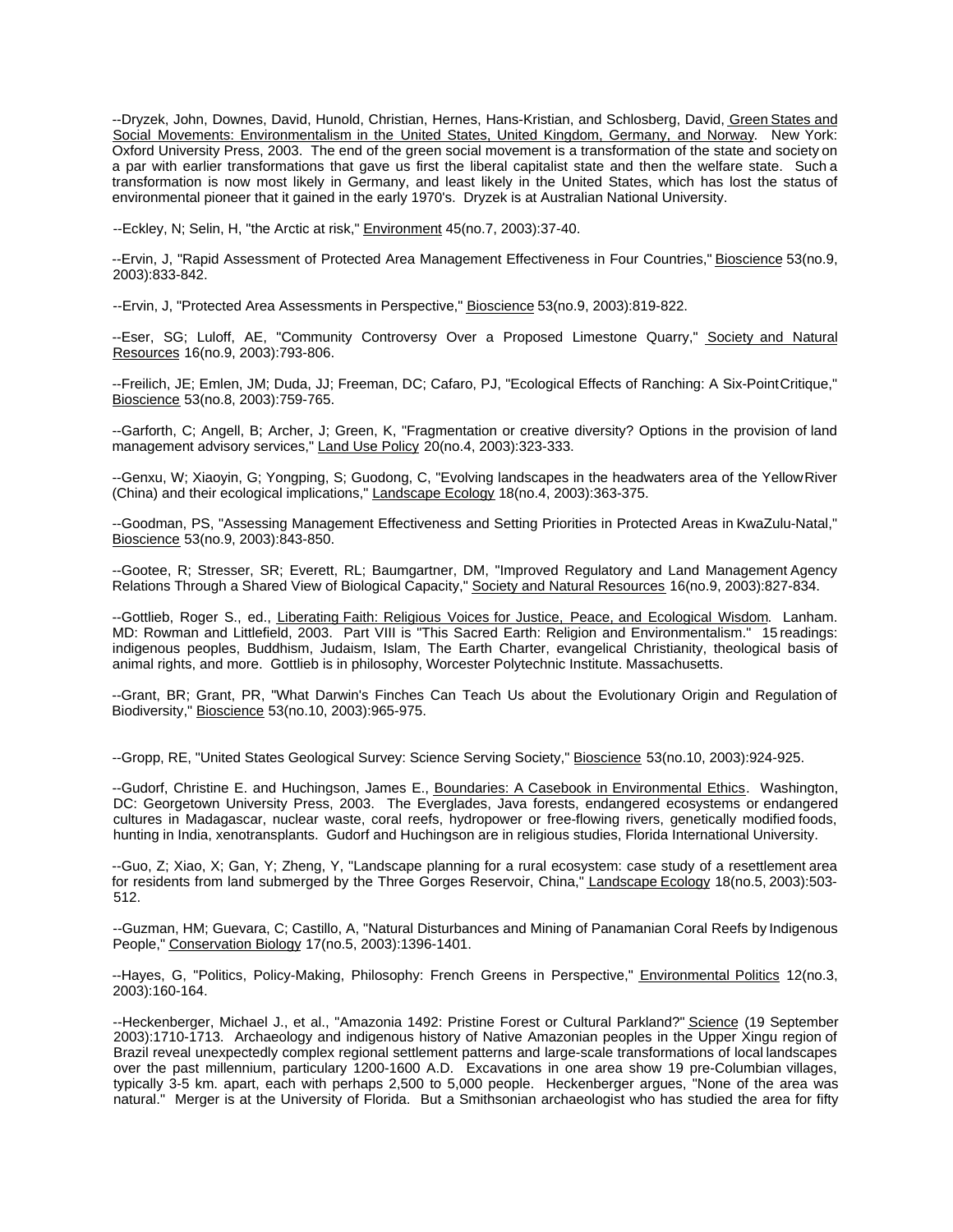years "doubts that prehistoric populations were large or exerted widespread impact on the environment." With related article, Stokstad, Erik, "`Pristine' Forest Teemed With People," pp. 1645f.

--Hibbard, M; Madsen, J, "Environmental Resistance to Place-Based Collaboration in the U.S. West," Society and Natural Resources 16(no.8, 2003):703-718.

--Hill, M, "Review of: Ecocide: A Short History of the Mass Extinction of Species by Franz J. Broswimmer," Journal of Environment and Development 12(no.3, 2003):342-344.

--Hockings, M, "Systems for Assessing the Effectiveness of Management in Protected Areas," Bioscience 53(no.9, 2003):823-832.

--Humphrey, CR, "Review of: Dubash, Navroz K., ed. Power Politics: Equity and Environment in Electricity Reform," Society and Natural Resources 16(no.9, 2003):847-849.

--Inouye, DW; Brewer, C, "A Case Study of the Program in Sustainable Development and Conservation Biology at the University of Maryland," Conservation Biology 17(no.5, 2003):1204-1208.

--Jarrett, R, "The Environment: Collateral Victim and Tool of War," Bioscience 53(no.9, 2003):880-882.

--Jobin, B; Beaulieu, J; Grenier, M; Belanger, L; Maisonneuve, C; Bordage, D; Filion, B, "Landscape changes and ecological studies in agricultural regions, Quebec, Canada," Landscape Ecology 18(no.6, 2003):575-590.

--Johns, DM, "Growth, Conservation, and the Necessity of New Alliances," Conservation Biology 17(no.5, 2003):1229-1237.

--Kapczynski, Amy, Crone, E. Tyler, and Merson, Michael, "Global Health and University Patents," Science 301 (19 September 2003):1629. A fierce debate rages about whether and when patents promote innovation in life-saving medicines and technologies; but, meanwhile, universities are taking out patents in unprecedented numbers. A group of experts recently concluded that universities can improve and save lives by working collectively to adopt accessfriendly intellectual property. This will require developing specific licensing and patenting strategies that are applicable to low and middle-income countries.

--Kelbessa, Workineh, Traditional Oromo Attitudes towards the Environment: An Argument for Environmentally Sound Development. Addis Ababa, Ethiopia: Organization for Social Science Research in Eastern and Southern Africa, Social Science Research Report Series No. 19. ISSN 1608-6287. The Oromo are a people in Ethiopia. The environment is their constant concern, and they have accumulated practical knowledge through their experience and productive activity. They have complex systems of agriculture and intensive soil, water, vegetation and wildlife management that have survived the test of time and the vagaries of environmental change. Although this knowledge has limitations, there can be a productive dialogue between the Oromo and modern scientific and Western knowledge about environmental conservation. Peasants and modern environmental scientists and technicians can learn from one another. Kelbessa is in philosophy, University of Addis Ababa, Ethiopia.

--Kelbessa, Workineh, "Globalization and Indigenous Environmental Knowledge in Ethiopia," in Taye Assefa, Severine M. Rugumamu, and Abdel Ghaffar M. Ahmed, eds., Globalization, Democracy and Development in Africa (Addis Ababa, Ethiopia: Organization for Social Science Research in Eastern and Southern Africa, 2001. ISBN 0 9521269 4 X. Kelbessa is in philosophy, University of Addis Ababa, Ethiopia.

--Kelbessa, Workineh, "Indigenous and Modern Environmental Ethics: Towards Partnership," in Gail M. Presbey et al, eds., Thought and Practice in African Philosophy. Occasional Papers, East Africa. Papers from the sixth annual conference of the International Society for African Philosophy and Studies. ISSN 1681-5890. "The world view of many African societies has included an environmental ethic that can serve as the basis for modern environmental ethics" (p. 47).

--Kimbrell, Andrew, ed., Fatal Harvest: The Tragedy of Industrial Agriculture. Washington: Island Press, 2002. Published by the Foundation for Deep Ecology, by arrangement with Island Press. Our currently ecologically destructive agricultural system, and a vision for an organic and environmentally safer way of producing the food we eat. An abstract is reprinted as: "Silent Earth: Industrial Farming in the US Alone Kills 67 Million Birds a Year. When Will Agribusiness Stop Pretending They Care About the Environment?," Ecologist 33(no. 5, 2003): 58-59.

--Kline, JD; Azuma, DL; Moses, A, "Modeling the spatially dynamic distribution of humans in the Oregon (USA) Coast Range," Landscape Ecology 18(no.4, 2003):347-361.

--Knowles, R, "Review of: Vigar, G. The politics of mobility. Transport, the environment and public policy," Progress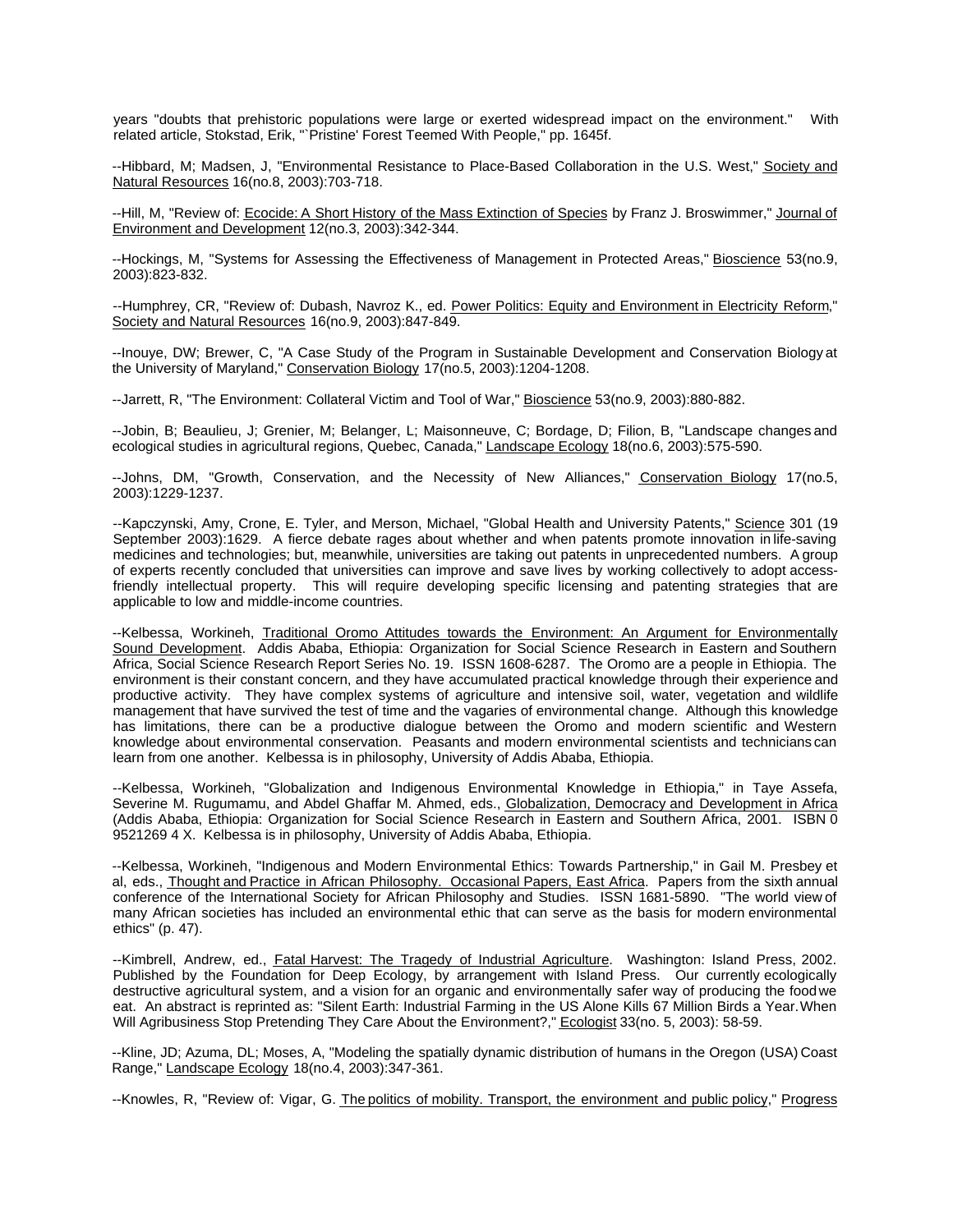in Human Geography 27(no.5, 2003):675-676.

--Kurttila, M; Pukkala, T, "Combining holding-level economic goals with spatial landscape-level goals in the planning of multiple ownership forestry," Landscape Ecology 18(no.5, 2003):529-541.

--Kysar, DA, "Some realism about environmental skepticism: The Implications of Bjorn Lomborg's The Skeptical Environmentalist for Environmental Law and Policy," Ecology Law Quarterly 30(no.2, 2003):223-278.

--Lafferty, WM; Hovden, E, "Environmental Policy Integration: Towards an Analytical Framework," Environmental Politics 12(no.3, 2003):1-22.

--Laland, Keven N., Brown, Culum, and Krause, Jens, "Learning in fishes: from three-second memory to culture," Fish and Fisheries 4 (2003):199-202. "Gone (or at least obsolete) is the image of fish as drudging and dim-witted pea-brains, driven largely by `instinct,' with what little behavioral flexibility they possess being severely hampered by an infamous `three-second memory'." "Now fish are regarded as steeped in social intelligence, pursuing Machiavellian strategies of manipulation, punishment and reconciliation, exhibiting stable cultural traditions, and cooperating to inspect predators and catch food." "Although it may seem extraordinary to those comfortably used to pre-judging animal intelligence on the basis of brain volume, in some cognitive domains, fishes can even be favourably compared to non-human primates." Laland is in biology, University of St. Andrews, Scotland. Brown is in biology at the University of Edinburgh. Krause is in biology at the University of Leeds, UK. In a study led by physiologist Lynne Sneddon, researchers found 58 receptors on the head of a trout that are sensitive to pain, despite the conclusions of previous studies that fish lacked pain receptors, or nociceptors. Forthcoming in Proceedings of the Royal Society.

--Laliberte, AS; Ripple, WJ, "Wildlife Encounters by Lewis and Clark: A Spatial Analysis of Interactions between Native Americans and Wildlife," Bioscience 53(no.10, 2003):994-1003.

--Lauber, V, "The Austrian Greens after the 2002 Elections," Environmental Politics 12(no.3, 2003):139-144.

--Lei, FM; Qu, YH; Tang, QQ; An, SC, "Priorities for the conservation of avian biodiversity in China based on the distribution patterns of endemic bird genera," Biodiversity and Conservation 12(no.12, 2003):2487-2501.

--Ley, D, "Forgetting postmodernism? Recuperating a social history of local knowledge," Progress in Human Geography 27(no.5, 2003):537-560.

--Liptak, Adam, "Saving Seeds Subjects Farmers to Suits over Patent," New York Times, Nov. 2, 2003, p. 14. In 1998, Homan McFarling, Tupelo, Mississippi, bought bags of genetically altered soybean seeds, planted a crop, and did what he has always done, saved some seeds and replanted them the next year. But Monsanto has a patent on Roundup Ready soybeans and sued him in federal court for \$ 780,000. If the court rules against him, he will be forced into bankruptcy. A Monsanto spokeswoman said that Monsanto invested hundreds of millions of dollars to develop the product, and needs to recover its investment, so that Monsanto can contribute to the next wave of products.

--Loftis, J. Robert, "Three Problems for the Aesthetic Foundations of Environmental Ethics," Philosophy in the Contemporary World 10 (no. 2, Fall-Winter 2003):41-50. A critical look at aesthetics as the basis for nature preservation, presenting three reason why we should not rely on aesthetic foundations to justify the environmentalist program. First, a comparison to other kinds of aesthetic value shows that the aesthetic value of nature can provide weak reason for action at best. Second, not everything environmentalists want to protect has positive aesthetic qualities. Attempts have been made to get around this problem by developing a reformist attitude towards natural aesthetics. These approaches fail. Third, development can be as aesthetically positive as nature. If it is simply beauty we are looking for, why can't the beauty of a well-constructed dam or a magnificent skyscraper suffice? Loftis is in philosophy, University of Alabama.

--Lovett Doust, J, et al., "Effects of land ownership and landscape-level factors on rare-species richness in natural areas of southern Ontario, Canada," Landscape Ecology 18(no.6, 2003):621-633.

--Lucardie, P, "Dutch Elections 2002-03: The Comeback of the Communitarians?," Environmental Politics 12(no.3, 2003):145-149.

--Maestas, Jeremy D., Knight, Richard L., and Gilgert, Wendell C., "Biodiversity across a Rural Land-Use Gradient," Conservation Biology 17 (No. 5, October 2003):1425-1434. Biodiversity compared in ex-urbia, ranchlands, and nature reserves. Some bird species that adjust well to humans (with bird feeders or garbage piles) may be increased in numbers in ex-urbia, but most are not. Wildlife are on ranchlands and reserves, but, surprisingly, there may be fewer invasive exotics on ranchlands than on nature reserves--possibly because nature reserves have trails with lots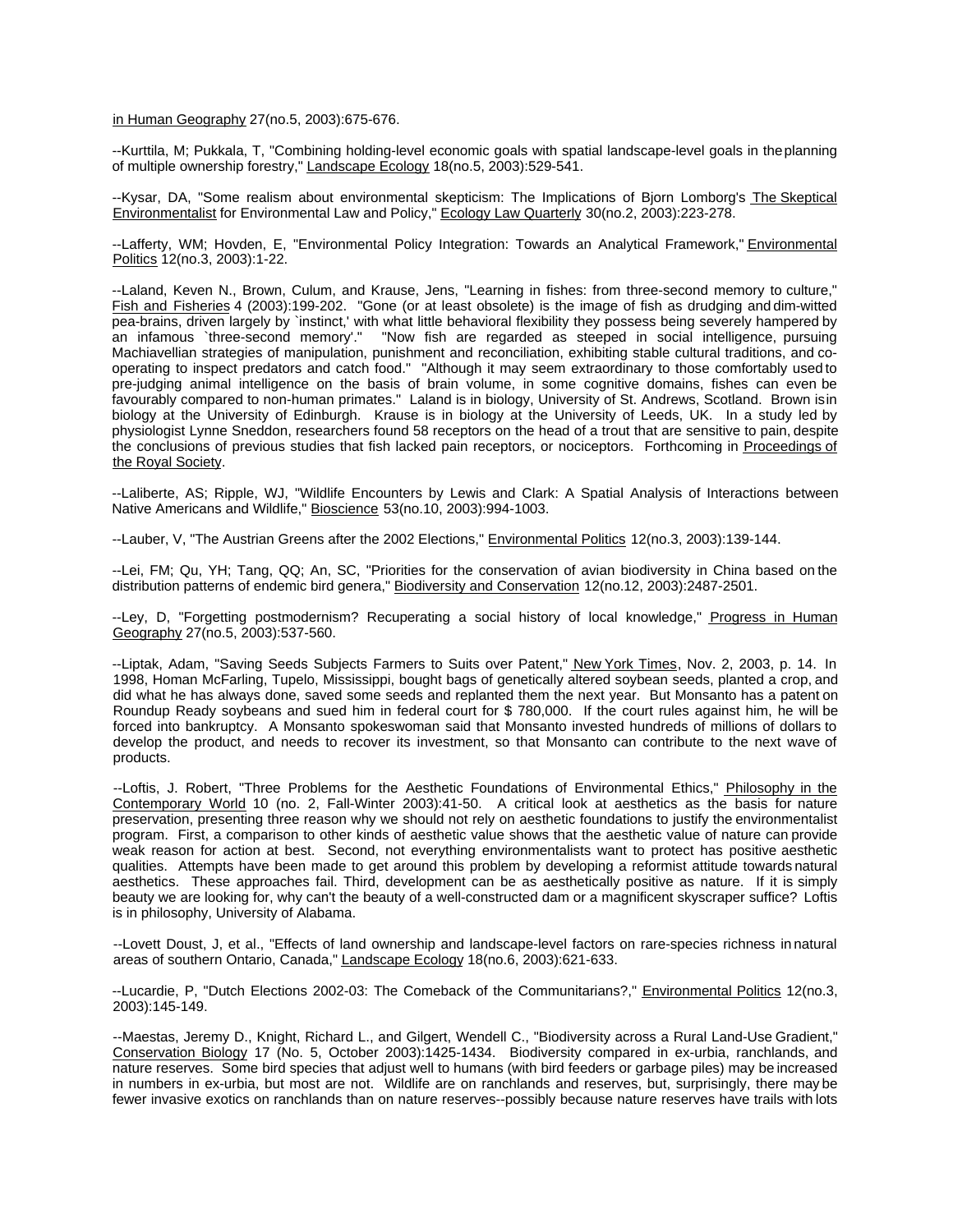of people on them, who bring in the seeds. In the face of expanding ex-urbia and limited nature reserves, the authors conclude that attention to biodiversity conservation on ranchlands is quite vital. Maestas is with the U.S. Natural Resources Conservation Service, Provo, Utah.

--Manley, D, "Review of: Unwin, D. and O'Sullivan, D. Geographic information analysis," Progress in Human Geography 27(no.5, 2003):674.

--Manning, H, "The Environment, the Australian Greens and the 2001 National Election," Environmental Politics 12(no.3, 2003):123-132.

--Mathews, Freya. For Love of Matter: A Contemporary Panpsychism. Albany, NY: SUNY Press, 2003. Challenges basic assumptions of Western science, modern philosophy, and environmental philosophy, arguing that the environmental crisis is a symptom of a larger, metaphysical crisis. Western science rests on the premise that the world is an inert backdrop to human presence rather than a communicative presence in its own right, one capable of dialogical congress with us. Mathews explores the transformative effects of a substitution of the latter, panpsychist premise for the former, materialist one. She suggests that to exist in a dialogical modality is to enter an expanded realm of eros in which the self and world are mutually kindled into a larger, more incandescent state of realization. She argues that any adequate philosophical response to the so-called "environmental crisis" cannot be encompassed within the minor discipline of environmental philosophy but must instead address the full range of existential questions. Freya Mathews is Senior Lecturer of Philosophy at La Trobe University. She is the author of The Ecological Self and editor of Ecology and Democracy.

--Matzke. Jason P., A Pluralistic Humean Environmental Ethic: Dealing with the Individualism-Holism Problem, Ph.D. thesis, Michigan State University, Spring 2003. Environmental ethicists often argue for ethical holism, granting moral standing to ecosystems and species. However, this conflicts with traditional ethics which attributes moral standing to individual organisms. This is the individualism-holism problem. Marry Anne Warren and J. Baird Callicott have each offered solutions which they claim are monistic. I synthesize their views and reinterpret them as a pluralistic Humean environmental ethic, one which ameliorates but cannot fully eliminate the conflict.

Warren's principles are revised here in light of my contention that interests play the central role in determining the moral standing of individual organisms and this provides substance to Callicott's otherwise more abstract approach. Callicott's work, in turn, provides theoretical coherence for Warren's principles.

Humean sentimentalism, however, is open to the charge of relativism, especially since Hume's appeal to universal agreement on central moral beliefs cannot be sustained in a world so obviously diverse. Humean sentimentalism can be reinterpreted pluralistically. Differences in experience and culture prevent universal agreement, but the common experience of living as humans in this world, with its particularities, limits the range of acceptable alternatives. Furthermore, because reason informs sentiment, there are grounds for critically assessing Humean moral claims.

A pluralistic approach to moral reasoning provides an alternative to the continuing theoretical and practical stalemate between individualists and holists. Choices may have ethical remainders, but neither side of a debate can so easily insist that compromise threatens their moral integrity. The thesis advisor was Fred Gifford.

--McGregor, Liz, "Kruger's thriving elephant herds face a new cull," The Observer (U.K.), International Magazine, Sunday August 31, 2003. More than 3,000 elephants in Kruger National Park in South Africa face culling. There are 11,000 elephants in the park and they are reproducing in this protected and benign environment at about 1,000 per year. Elephants reproduce about once every four years between the ages of 14 and 45. They are good parents and infant mortality is negligible, and they live for up to 70 years. They are eating up the park, say officials. Contraception methods have failed.

--Mickelsson, R; Oksanen, M, "Greens in the 2003 Finnish Election," Environmental Politics 12(no.3, 2003):133-138.

--Millennium Ecosystem Assessment, Ecosystems and Human Well-Being: A Framework for Assessment. Washington: Island Press, 2003. Co-editors Harold Mooney, Angela Cropper. A four-year international work program designed to meet the needs of decision-makers for scientific information on the links between ecosystem change and human-well being. One of the contributors is J. Baird Callicott. A program launched by the U.N. Secretary-General.

--Minteer, Ben A., and Manning, Robert E., eds., Reconstructing Conservation: Finding Common Ground. Washington, DC: Island Press, 2001. Includes:

-Norton, Bryan, "Conservation: Moral Crusade or Environmental Public Policy?" pages 187-205.

-Callicott, J. Baird, "The Implications of the `Shifting Paradigm' in Ecology for Paradigm Shifts in the Philosophy of Conservation," pages 239-261.

--Muradian, R; MartinezAlier, J; Correa, H, "International Capital Versus Local Population: The Environmental Conflict of the Tambogrande Mining Project, Peru," Society and Natural Resources 16(no.9, 2003):775-792.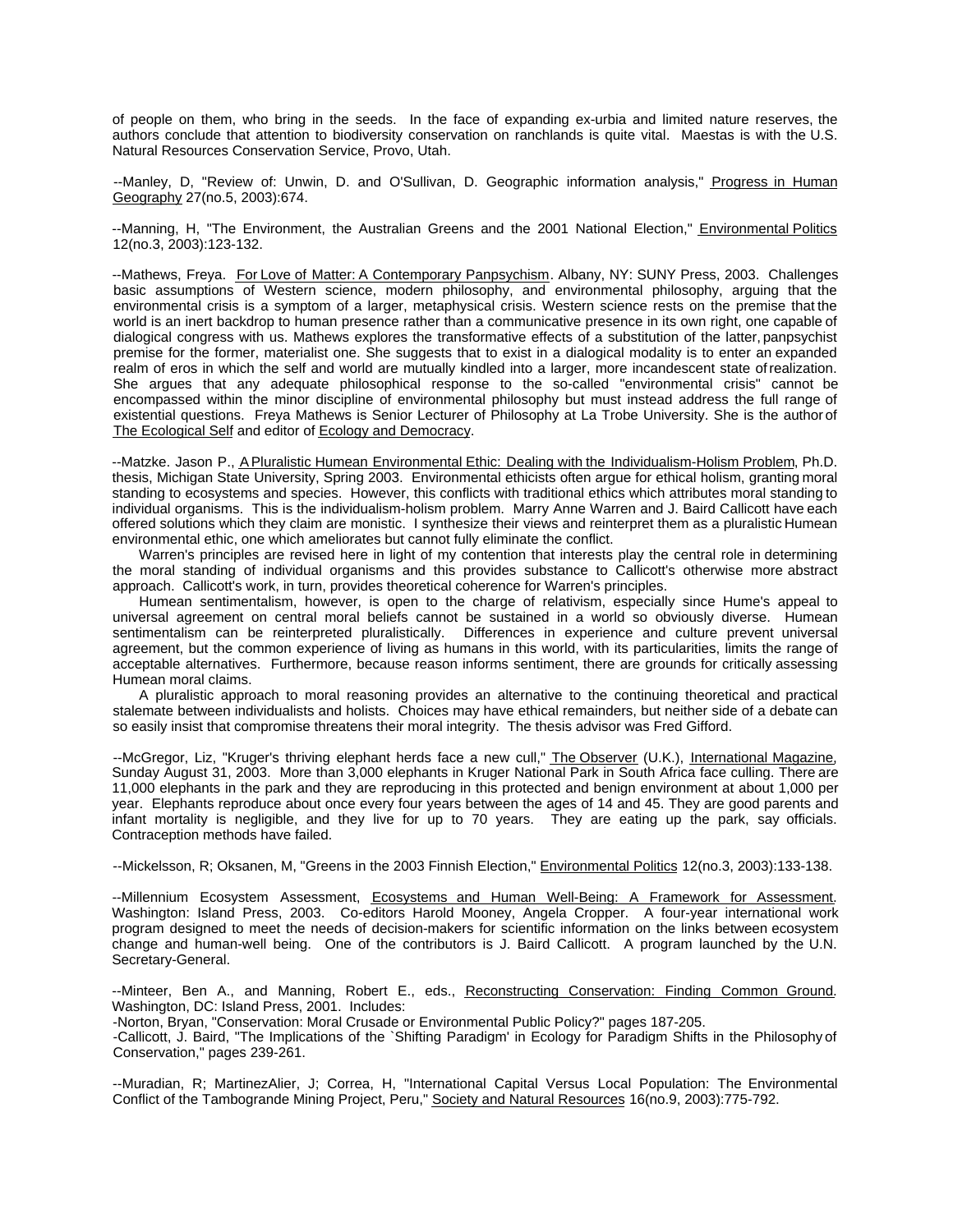--Myers, N, "Biodiversity Hotspots Revisited," Bioscience 53(no.10, 2003):916-917.

--Myers, N; Mittermeier, RA, "Impact and Acceptance of the Hotspots Strategy: Response to Ovadia and to Brummitt and Lughadha," Conservation Biology 17(no.5, 2003):1449-1450.

--Nagel, C, "Review of: Moss, P., editor Feminist Geography in Practice," Progress in Human Geography 27(no.5, 2003):671.

--Naves, J; Wiegand, T; Revilla, E; Delibes, M, "Endangered Species Constrained by Natural and Human Factors: the Case of Brown Bears in Northern Spain," Conservation Biology 17(no.5, 2003):1276-1289.

--Naylor, RL; Eagle, J; Smith, WL, "Salmon Aquaculture in the Pacific Northwest: A Global Industry with Local Impacts," Environment 45(no.8, 2003):18-39.

--Niazi, T, "Land Tenure, Land Use, and Land Degradation: A Case for Sustainable Development in Pakistan," Journal of Environment and Development 12(no.3, 2003):275-294.

--Norton, Bryan, "From Environmental Ethics to Environmental Public Policy: Ethicists and Economics." Pages 374- 407 in Tietenberg, T., and Folmer, H., eds., The International Yearbook of Environmental and Resource Economics. Cheltenham, UK: Edward Elgar, 2002.

--Noss, RF, "A Checklist for Wildlands Network Designs," Conservation Biology 17(no.5, 2003):1270-1275.

--Orr, Matthew, "Environmental Decline and the Rise of Religion," Zygon: Journal of Religion and Science 38(2003):895-910. Some responses to the planet's environmental crisis share the characteristics of a religious revitalization movement and an incipient religion. They call for a science-based cosmology and an encompassing reverence for nature, and thus differ from responses to environmental decline offered by tradition religions. As environmental problems deepen, historical precedent suggests that religious shifts in affected cultures may follow. Orr is in biology, University of Oregon, Branch Program, Bend, Oregon.

--Osborne, K, "Review of: The U.S.-Mexican Border Environment: Economy and Environment for a Sustainable Border Region: Now and in 2020 by Paul Ganster (Ed.)," Journal of Environment and Development 12(no.3, 2003):345-348.

--Ovadia, O, "Ranking Hotspots of Varying Sizes: a Lesson from the Nonlinearity of the Species-Area Relationship," Conservation Biology 17(no.5, 2003):1440-1441.

--Packenham, Thomas, Remarkable Trees of the World. New York: Norton, 2002. 60 individual trees and groups of trees from around the world that are especially dramatic, with some focus on the American West.

--Paraskevopoulos, S; Korfiatis, KJ; Pantis, JD, "Social Exclusion as Constraint for the Development of Environmentally Friendly Attitudes," Society and Natural Resources 16(no.9, 2003):759-774.

--Parrish, JD; Braun, DP; Unnasch, RS, "Are We Conserving What We Say We Are? Measuring Ecological Integrity within Protected Areas," Bioscience 53(no.9, 2003):851-860.

--Pedynowski, D, "Toward a More "Reflexive Environmentalism": Ecological Knowledge and Advocacy in the Crown of the Continent Ecosystem," Society and Natural Resources 16(no.9, 2003):807-826.

--Pedynowski, D, "Prospects for Ecosystem Management in the Crown of the Continent Ecosystem, Canada-United States: Survey and Recommendations," Conservation Biology 17(no.5, 2003):1261-1269.

--Pellow, DN, "Review of: Toxic Exports: The Transfer of Hazardous Wastes from Rich to Poor Countries by Jennifer Clapp," Journal of Environment and Development 12(no.3, 2003):349-351.

--Pierce, Jessica, and Jameton, Andrew, The Ethics of Environmentally Responsible Health Care. Oxford University Press, 2004. The book is summarized in Jameton, Andrew, and Pierce, Jessica, "Environment and health: Sustainable health care and emerging ethical responsibilities," 164(2001):365-369. Health care professionals and organizations need to consider the long-term environmental costs of providing health care and to reduce the material and energy consumption of the health care industry. This may seem a surprising conclusion, given that average human health has, for the most part, improved in recent decades despite environmental decline. Yet, these achievements are fragile. In the long term, human health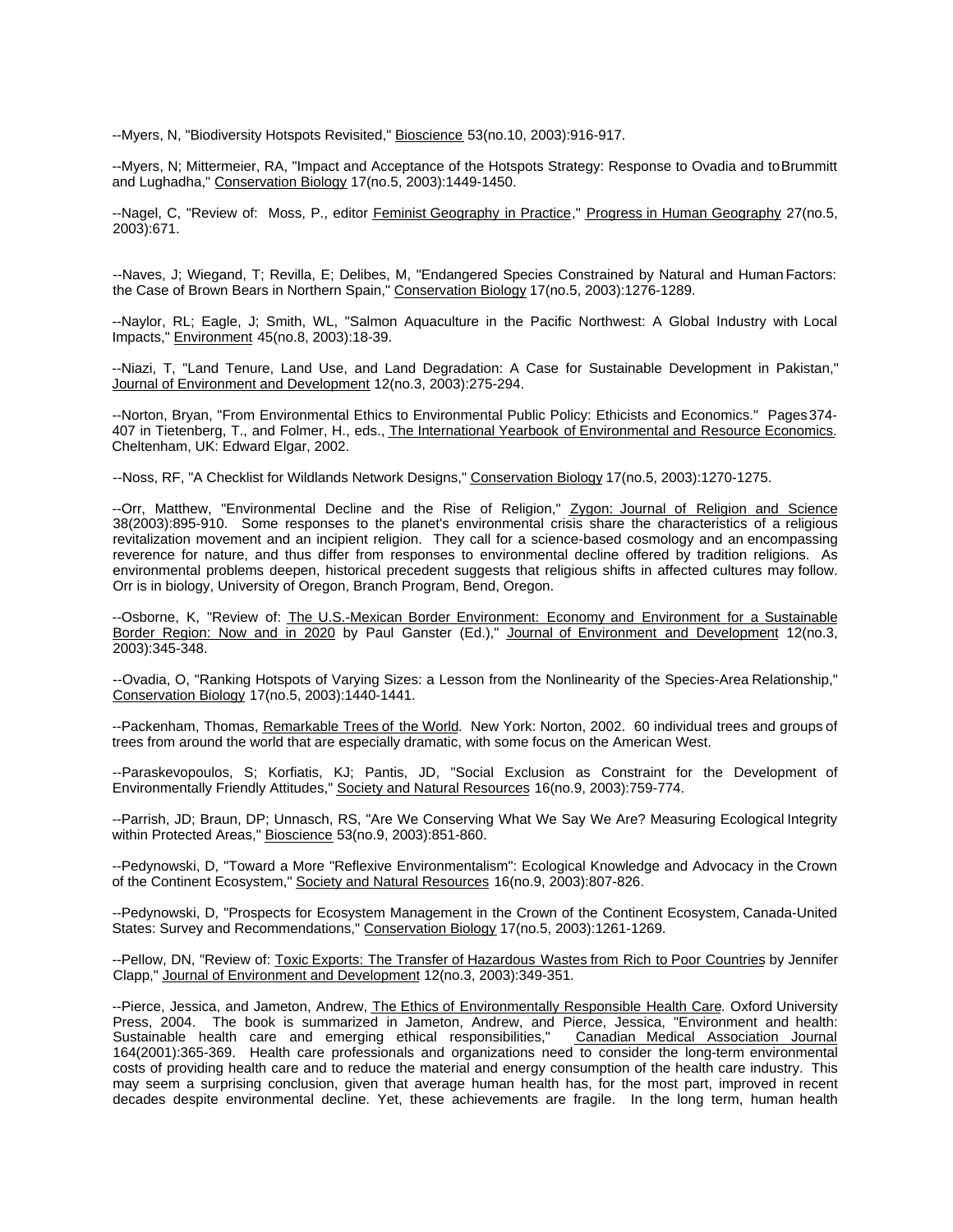requires a healthy global ecosystem. There is no realistic way or current technology available to replace declining natural ecosystem services (e.g., climate stabilization, water purification, waste decomposition, pest control, seed dispersal, soil renewal, pollination, biodiversity and protection against solar radiation) that are essential to health. Jameton is with the Department of Preventive and Societal Medicine, University of Nebraska Medical Center, Omaha, NB. Pierce is with the Department of Philosophy, University of Colorado at Boulder, Boulder, CO.

--Post, Stephen G., editor in chief, Encyclopedia of Bioethics, 3rd edition. 5 vols. New York: Macmillan Reference, 2003. Some articles relevant to environmental philosophy and animal issues: (These are mostly carried over from the 2nd edition, Warren T. Reich, editor-in-chief, Macmillan Library Reference, Simon and Schuster, 1995, with Holmes Rolston, III as area editor for environmental ethics and animal welfare issues. -Sagoff, Mark, "Agriculture and Biotechnology" -Singer, Peter, "Animal Research: Philosophical Issues" -Regan, Thomas, "Animal Welfare and Rights: I. Ethical Perspectives on the Treatment and Status of Animals" -Linzey, Andrew, "Animal Welfare and Rights. II. Vegetarianism" -Rolston, Holmes: "Animal Welfare and Rights. III. Wildlife Conservation and Management" -Linzey, Andrew, "Animal Welfare and Rights: IV. Pet and Companion Animals" -Dunlap, Julie, "Animal Welfare and Rights: V. Zoos and Zoological Parks" -Bernard E. Rollin, "Animal Welfare and Rights: VI. Animals in Agriculture and Farming" -Jamieson, Dale, "Climate Change" -Lauritzen, Paul, "Cloning III: Religious Perspectives" -Rolston, Holmes, "Endangered Species and Biodiversity" -Callicott, J. Baird, "Environmental Ethics: Overview" -Naess, Arne, "Deep Ecology" -Callicott, J. Baird, "Environmental Ethics: III. Law and Ethics" -Warren, Karen J., "Environmental Ethics: IV. Ecofeminism" -Sagoff, Mark, "Environmental Policy and Law" -Peters, Philip J., "Future Generations, Obligations to" -Shrader-Frechette, Kristin, "Hazardous Wastes and Toxic Substances" -Newton, Lisa H., "Life"

-Lennox, James A., "Nature"

--Press, D, "Who Votes for Natural Resources in California?," Society and Natural Resources 16(no.9, 2003):835- 846.

--Primack, RB, "Evaluating Conservation Biology Textbooks," Conservation Biology 17(no.5, 2003):1202-1203.

--Pringle, P, "Hunger and the Biotech Wars," World Policy Journal 20(no.2, 2003):43-50.

--Rasband, JR, "Priority, Probability, and Proximate Cause: Lessons from Tort Law About Imposing ESA Responsibility for Wildlife Harm on Water Users and Other Joint Habitat Modifiers," Environmental Law 33(no.3, 2003):595-656.

--Rauch, Jonathan, "Will Frankenfood Save the Planet?" The Atlantic Monthly, October 2003, pages 103-108. "Over the next half century genetic engineering could feed humanity and solve a raft of environmental ills--if only environmentalists would let it." Rauch is a correspondent for The Atlantic.

--Rees, Martin, Our Final Hour: A Scientist's Warning: How Terror, Error, and Environmental Disaster Threaten Humankind's Future in This Century--On Earth and Beyond. New York: Basic Books (Perseus), 2003. Foreboding dangers on this planet are so horrendous that human life will not be safe until we colonize elsewhere in space--and maybe not safe even then. Rees is a prominent British astronomer. Reviewed in Science 301(12 September 2003):1483-1484.

--Roemer, GW; Wayne, RK, "Conservation in Conflict: the Tale of Two Endangered Species," Conservation Biology 17(no.5, 2003):1251-1260.

--Rolston, Holmes, III, "Die Umweltethik und der Mensch: Über intrinsische Werte in der Nature" (Environmental Ethics and Humans: On Intrinsic Value in Nature)," Scheidewege: Jahresschrift für skeptisches Denken 33, 2003/2004, pages 251-266. ISSN 0048-9336. ISBN 3-925158-19-7.

--Rosegrant, MW; Cai, X; Cline, SA, "WILL THE WORLD RUN DRY? GLOBAL WATER AND FOOD SECURITY," Environment 45(no.7, 2003):24-36.

--Rudolph, VJ, "Modifying Forest Management for Biodiversity," Conservation Biology 17(no.5, 2003):1463-1464.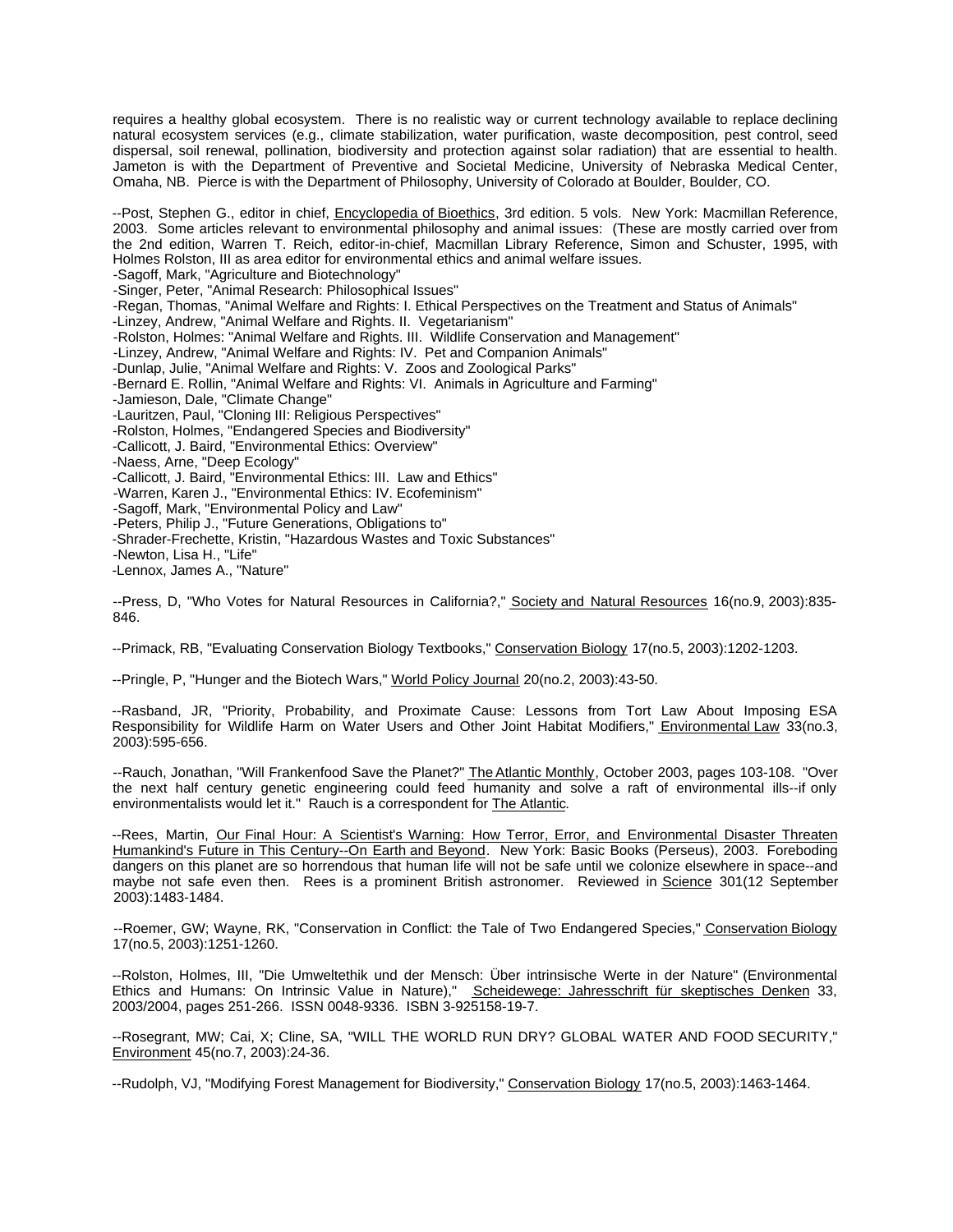--Ruse, M, "Stewardship for the Earth: A Review of Some Recent Books on Biology and Values," Bioscience 53(no.9, 2003):876-879.

--Ruse, Michael, and Castle, David, eds., Genetically Modified Foods: Debating Biotechnology. Amherst, NY: Prometheus Books, 2002. With case studies of golden rice, ethics in agriculture, religion, labeling, food safety and substantial equivalence, risk assessment, precautionary principle, developing countries, environmental impact. With a sharp exchange between Prince Charles and Richard Dawkins. Ruse is in philosophy at Florida State University. Castle is in philosophy, University of Guelph, Ontario.

--Schmidz, David, "Are All Species Equal?" Journal of Applied Philosophy, 15(1998):57-67.

--Schreurs, MA, "Divergent Paths: Environmental Policy in Germany, the United States, and Japan," Environment 45(no.8, 2003):8-17.

--Schullery, Paul, ed., The Yellowstone Wolf: A Guide and Sourcebook. Norman: University of Oklahoma Press, 2003. Wolves in Yellowstone, from prehistoric times, their elimination, and the recent struggle to restore them. What wolves have to offer the human spirit. Schullery is a Yellowstone Park historian.

--Semlitsch, RD; Bodie, JR, "Biological Criteria for Buffer Zones around Wetlands and Riparian Habitats for Amphibians and Reptiles," Conservation Biology 17(no.5, 2003):1219-1228.

--Smith, M, "Environmental Policy and Political Economy," Environmental Politics 12(no.3, 2003):155-159.

--Smith, SC; Yates, AJ, "Optimal pollution permit endowments in markets with endogenous emissions," Journal of Environmental Economics and Management 46(no.3, 2003):425-445.

--Smithers, J; Furman, M, "Environmental farm planning in Ontario: exploring participation and the endurance of change," Land Use Policy 20(no.4, 2003):343-356.

--Soule, ME; Estes, JA; Berger, J; DelRio, CM, "Ecological Effectiveness: Conservation Goals for Interactive Species," Conservation Biology 17(no.5, 2003):1238-1250.

--Spaargaren, G, "Sustainable Consumption: A Theoretical and Environmental Policy Perspective," Society and Natural Resources 16(no.8, 2003):687-702.

--Stedman, RC, "Is It Really Just a Social Construction?: The Contribution of the Physical Environment to Sense of Place," Society and Natural Resources 16(no.8, 2003):671-686.

--Stiles, M, "Review of: Community Forestry in the United States: Learning From the Past, Crafting the Future by Mark Baker and Jonathan Kusel," Journal of Environment and Development 12(no.3, 2003):340-341.

--Tarrant, MA; Cordell, HK; Green, GT, "PVF: A Scale to Measure Public Values of Forests," Journal of Forestry 101(no.6, 2003):24-30.

--Taylor, CE, "Genetic Deterioration in Threatened and Endangered Species," Conservation Biology 17(no.5, 2003):1468-1469.

--Thomson, KJ, "World agriculture: towards 2015/2030: an FAO perspective," Land Use Policy 20(no.4, 2003):375.

--Tinker, DB; Romme, WH; Despain, DG, "Historic range of variability in landscape structure in subalpine forests of the Greater Yellowstone Area, USA," Landscape Ecology 18(no.4, 2003):427-439.

--Tokar, Brian, ed., Redesigning Life: The Worldwide Challenge to Genetic Engineering. London: Zed Books, 2001.

--Turner, MG; Pearson, SM; Bolstad, P; Wear, DN, "Effects of land-cover change on spatial pattern of forest communities in the Southern Appalachian Mountains (USA)," Landscape Ecology 18(no.5, 2003):449-464.

--Visgilio, Gerald R., and Whitelaw, Diana M., eds., Our Backyard: A Quest for Environmental Justice. Lanham. MD: Rowman and Littlefield, 2003. Environmental hazards in poor and minority communities, waste disposal, risk evaluation, Native Americans, Mexican women, healthy and liveable communities. Ten contributors. Visgilio is in economics, Whitelaw in conservation and environment studies, at Connecticut College.

--Weltzin, JF, et al, "Assessing the Response of Terrestrial Ecosystems to Potential Changes in Precipitation," Bioscience 53(no.10, 2003):941-952.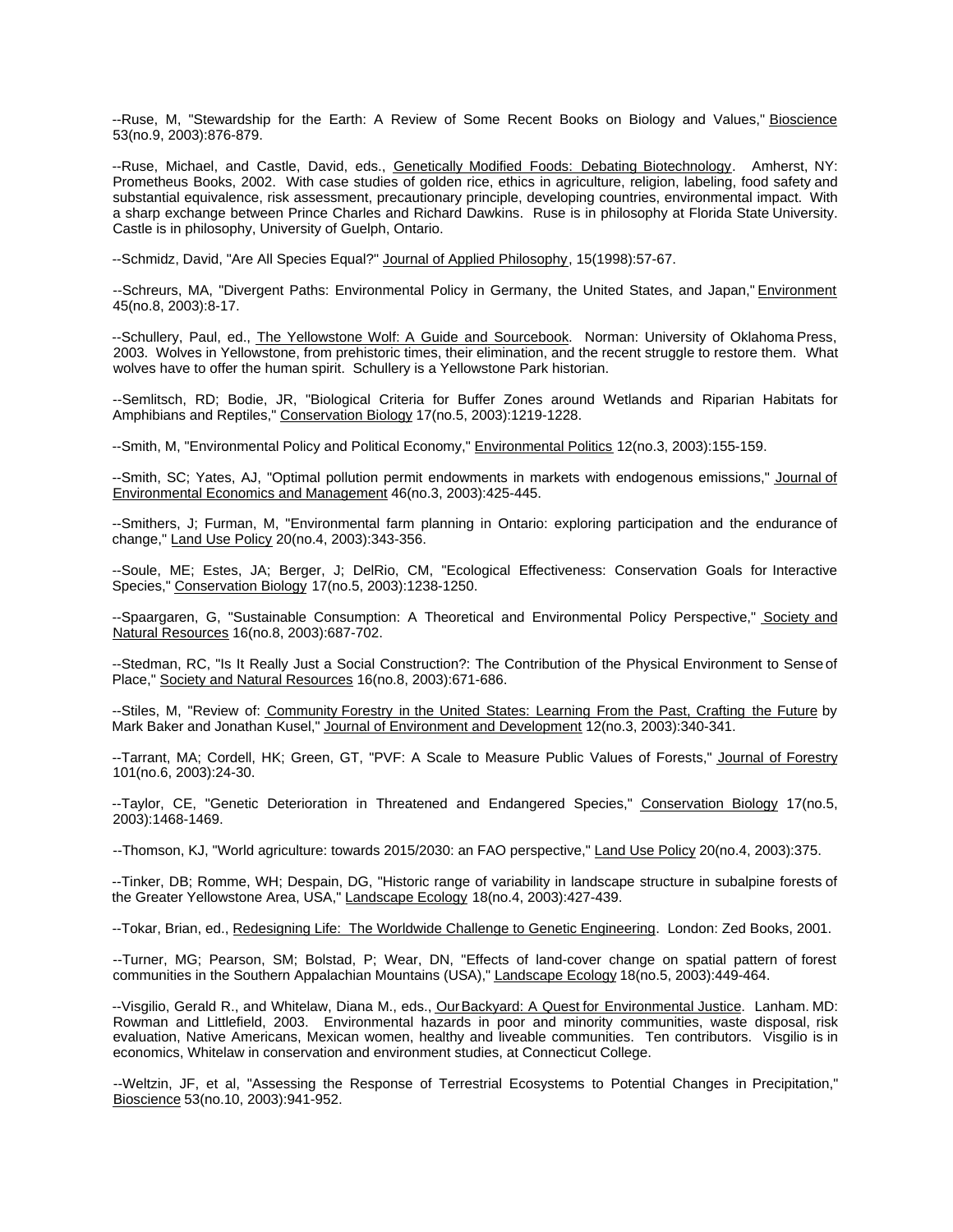--Wennberg, Robert N., God, Humans, and Animals: An Invitation to Enlarge our Moral Universe. Grand Rapids, MI: Wm. B. Eerdmans, 2003.

--Wheelwright, NT, "State-of-the-Art Conservation Literature," Conservation Biology 17(no.5, 2003):1469-1471.

--Whitelaw, GS, "Review of: The Politics of the Environment: Ideas, Activism, Policy by Neil Carter," Environments 31(no.1, 2003):117-118.

--Wild Earth, 13, nos. 2/3, Summer/Fall 2003 is a theme issue, Facing the Serpent, with five articles about human attitudes toward snakes, by E. O. Wilson, Eileen Crist, Harry W. Greene, Reed F. Noss, and Charles Bowden. And another article on mosquitoes.

--Williams, Michael, Deforesting the Earth. Chicago: University of Chicago Press, 2003. Humans deforesting the Earth have wrought in the last hundred years what is surely the most dramatic change in Earth's surface since the end of the Pleistocene 10,000 years ago and what may shortly become the greatest change since the beginning of the Pleistocene over two million years ago. The great majority of this clearing has taken place since 1900 and it has been especially accelerating since 1950.

Humans have long influenced forests, although scholars dispute how significant these influences were. But, despite local influences, generally people really had not put much of a dent in the world's forests as a whole until the last 500 years. Until 1900 the largest impact was in temperate forests, but today the largest impact is on tropical forests. Wood for fuel is part of the picture, but clearing for agriculture is the overwhelming cause. Industrial uses is another factor. There are few visible solutions in prospect for this tangled mess.

--Wilson, Seth M., "Conservation on the Edge: Lessons for Recovering Grizzly Bears in Contested Landscapes," NRCC (Northern Rockies Conservation Cooperative) News, no. 16, Autumn 2003, pp. 3-5. [Northern Rockies Conservation Cooperative, P. O. Box 2705, Jackson, WY 83001] "The politics of grizzly bear recovery is largely dominated by acrimony, uncertain information, and turf battles that often thwart productive dialogue and progress on the ground. There is mutual distrust among federal and state wildlife agencies, research scientists, conservation groups, and rural private landowners and ranchers. Distrust often leads to polarization, inflamed rhetoric, and antagonism, and it inhibits grizzly bear recovery."

--Wolf, Martin, "The Morality of the Market," Foreign Policy, September/October 2003, pages 47-50. "The market economy has triumphed virtually everywhere--and has come to be reviled virtually everywhere. Critics, including more than a few economists, charge that capitalism creates gross inequality, inflicts environmental destruction, and undermines democracy. Nothing could be further from the truth. The market economy is the most just and humane economic system yet conceived." Taken from a forthcoming book to be published by Yale University Press. Wolf is an editor and chief economics commentator for the Financial Times.

--Zhang, Yun-fei, The Choice of Environmental Ethics for NIC's [Newly Industrialized Countries]: Case in Korean Experiences. Seoul, Korea: SEODO Publishing House, 2002. ISBN 89-89578-04-3. In English. Population pressures, air, water, soil quality and pollution levels, militarism, trans-boundary problems, relevance of Confucian thought, new ideas in environmental ethics, NGO's in Korea, the Seoul Declaration on Environmental Ethics (June 5, 1997), environmental policy in Korea. Zhang is at the Center Studies for Social Development, Renmin University of China, Beijing, and did this work while a scholar at the Korean Philosophy Department, School of Confucianism and Oriental Studies, Sungkyunkwan University.

--Zilney, LA, "Review of: Cohen, Maurie J., and Murphy, Joseph, eds. Exploring Sustainable Consumption: Environmental Policy and the Social Sciences," Society and Natural Resources 16(no.8, 2003):755-758.

# **ISSUES**

**Mardy Murie.** Wilderness lost a champion in October with the death of Margaret Murie at her home in Moose, Wyoming. She was 101. Murie stood as the inspiration and mentor for several generations of American wilderness advocates. Born in Seattle in 1902, she moved with her family to Fairbanks, Alaska, while still a youth. In 1924, she became the first woman to graduate from the University of Alaska at Fairbanks. Also in 1924, she married naturalist Olaus Murie. They began a partnership to study and protect wildlife and wild lands that changed the face of American land protection over the next half century. The Muries moved to Moose in 1924 and built a log cabin that remained their home for the balance of their remarkable lives.

Alaska was always uppermost in Mardy's mind. In 1956, she and Olaus spent a summer on the south slope of the Brooks Range. The fact that that place is now part of the Arctic National Wildlife Refuge owes much to the couple's impassioned advocacy for its protection. Mardy also threw her energy into the passage of the Alaska National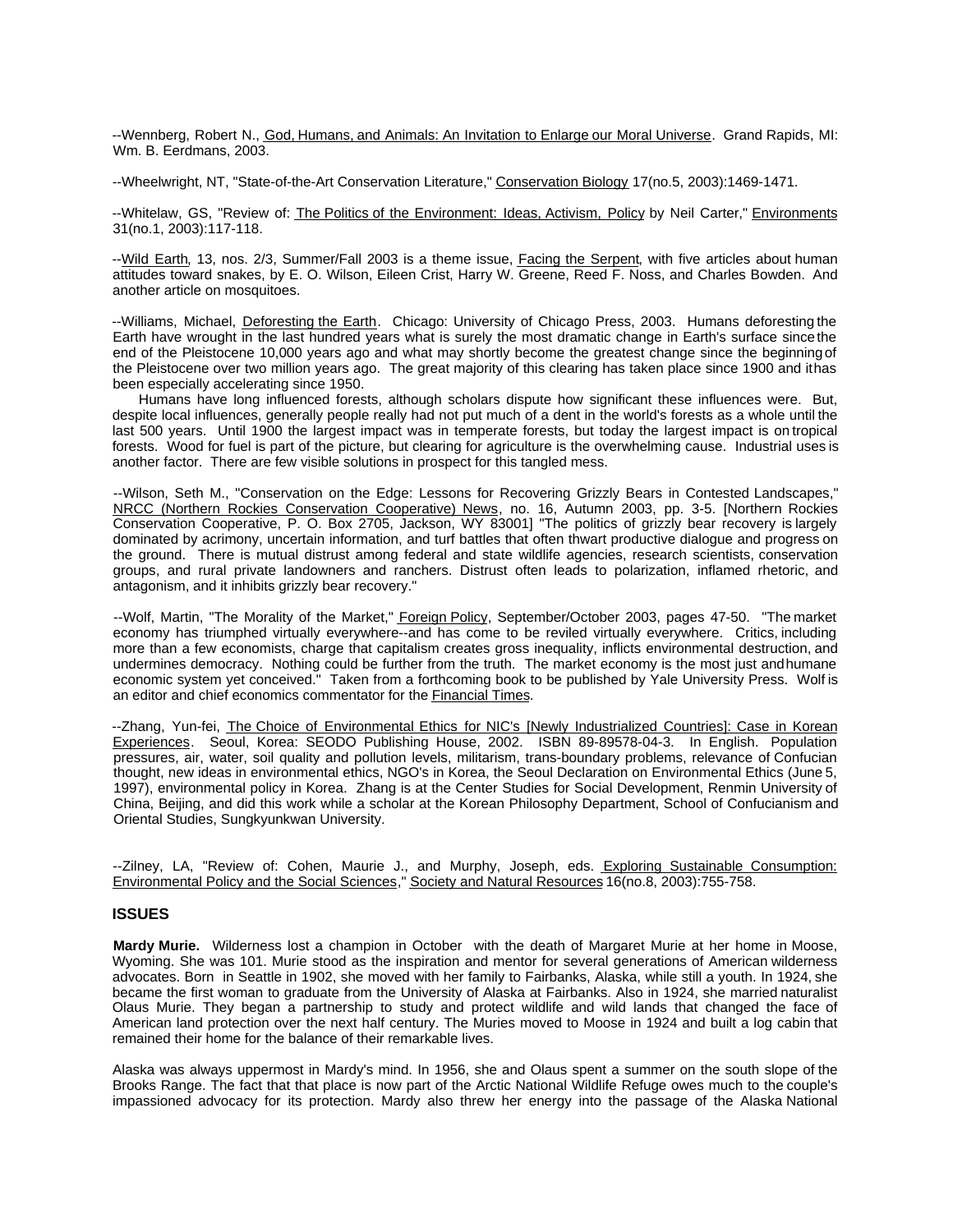Interest Lands Act that became law in 1980, protecting millions of acres of wild Alaska as parks and refuges. "When I was a child," she once recalled, "Alaska seemed too vast and wild ever to be changed, but now we are coming to realize how vulnerable this land is. I hope we have the sensitivity to protect Alaska's wilderness."

**The Group Forest Service Employees for Environmental Ethics** (FSEEE) filed a civil suit against the USFS October 7 for its regular use of chemical fire retardant in fighting wildfires on national forests. This is apparently the first-ever lawsuit challenging the Forest Service's firefighting mission and practices. Their complaint is that the Forest Service failed to prepare an environmental compliance document as required by NEPA and failed to consult with the United States Fish and Wildlife Service as required under the Endangered Species Act. The lawsuit is fairly focused, but FSEEE's broader agenda is to end the war on fire in order to reduce the risk to firefighters and for environmental and financial reasons. (From John Austin, Sequoia and Kings Canyon National Parks).

**Richard Leakey** puts wildlife at top priority, over people. The wildlife conservationist Richard Leakey stirred up controversy at the World Parks Congress in Durban (in a speech Sept. 11) by saying that conservation had to come before the rights of indigenous peoples. Protected nature areas are too important to be "subjugated" to people complaining of eviction from ancestral lands in the name of biodiversity. Indigenous people deserve compensation but to let them manage the parks where they once lived risks unravelling environmental and economic gains. These parks belong to the world. Rory Carroll, "Leakey Puts Wildlife at Top of Tree," story in The Guardian (London), Friday, September 12, 2003.

**Berlin builds frogways**. Berliners are spending \$ 450,000 to build 12 little tunnels so that frogs can cross one of their main roads in peace. The road crosses a nature reserve. Estimates are that 3,000 amphibians will use the tunnels every spring. Science 299(2003):1839.

# **BOOKS RECEIVED**

\* Steven Diamond, The Abusing of America. Bloomington, IN: 1<sup>St</sup> Books Library, 2003. Presents an insightful and compelling look at how our whole modern, American way of life detrimentally affects us all.

\* Ben Minteer and Robert Manning, eds., Reconstructing Conservation: Finding Common Ground. Washington: Island Press, 2003. Brings together 23 leading scholars and practitioners to examine the classical conservation tradition and its value to contemporary environmentalism.

\* Martin Gorke, The Death of Our Planet's Species: A Challenge to Ecology and Ethics. Washington: Island Press, 2003. Sets forth a sound and original argument about the philosophical and ethical dimensions of species conservation. Originally in German.

\* Bruce Morito, Thinking Ecologically: Environmental Thought, Values and Policy. Halifax: Fernwood Publishing, 2002. Explores the ethical and valuational directions taken toward the environment in Western thought. From a critical evaluation of these directions, Morito develops an approach to environmentalism based on attunement.

# **ISEE OFFICERS**

**President: Dale Jamieson.** Carleton College, One North College Street, Northfield, MN 55057. E-mail: djamieso@carleton.edu.

**Vice-President: Clare Palmer**. Centre for Philosophy, Institute for Environment, Philosophy and Public Policy, Furness College, Lancaster University, Lancaster LA1 4YG. Phone: +44(0)1524 592501. E-mail c.palmer@lancaster.ac.uk.

**Secretary: Paul Thompson.** Department of Philosophy, 503 South Kedzie Hall, Michigan State University, East Lansing, MI 48824-1022. Email: thomp649@pilot.msu.edu.

**Treasurer: Lisa Newton**. Director, Program in Environmental Studies, Fairfield University, Fairfield, Connecticut 06824. Phone: 1-203-254-4128. E-mail: lhnewton@fair1.fairfield.edu.

# **ISEE REGIONAL REPRESENTATIVES**

**Africa: Johan P. Hattingh,** Department of Philosophy, University of Stellenbosch, 7600 Stellenbosch, South Africa. Hattingh heads the Unit for Environmental Ethics at Stellenbosch. Phone: 27 (country code) 21 (city code) 808-2058 (office), 808-2418 (secretary); 887-9025 (home); Fax: 886-4343. Email: jph2@akad.sun.ac.za.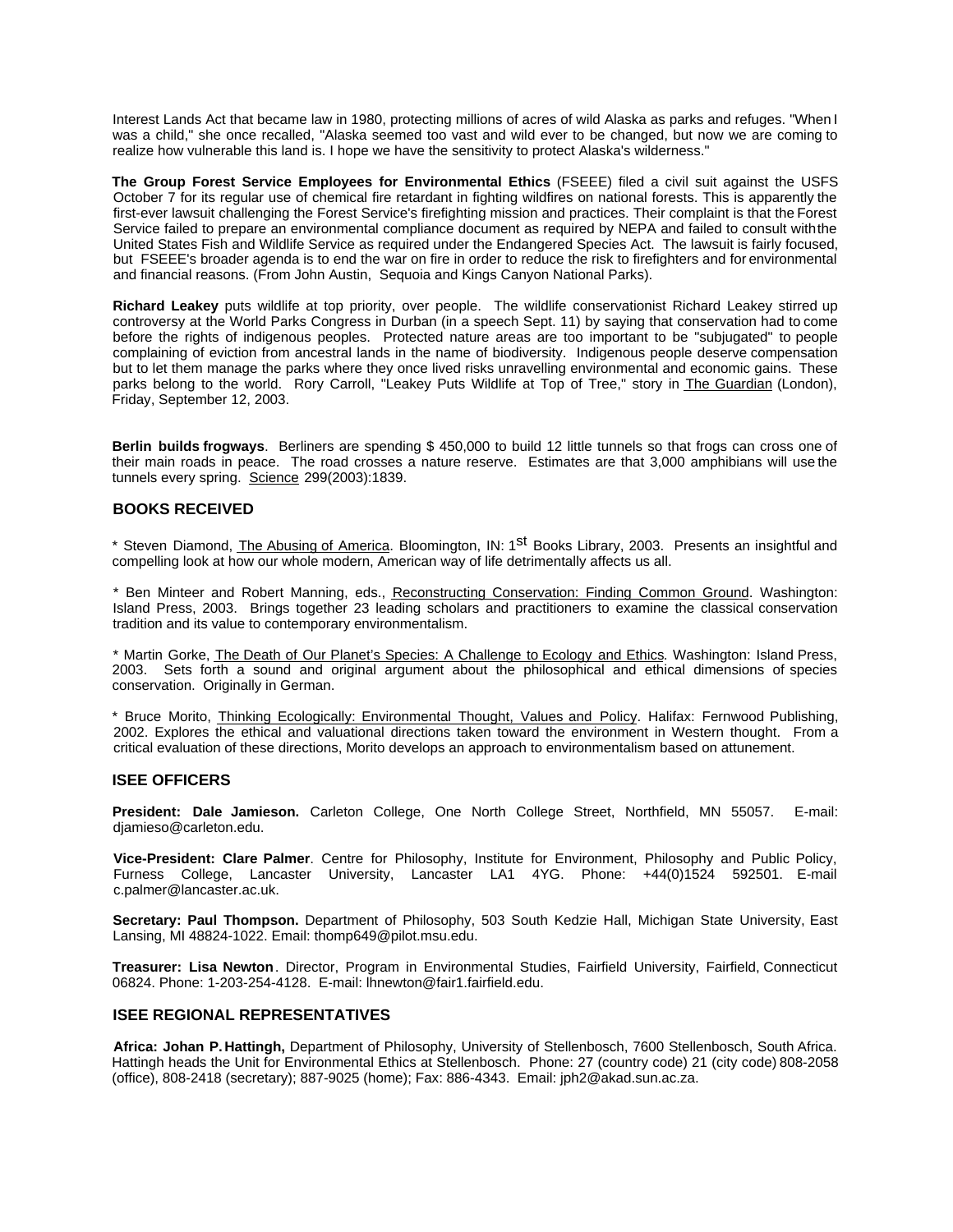**Australia and New Zealand: William Grey,** Room E338, Department of Philosophy, University of Queensland, 4067, Queensland 4072 AUSTRALIA. Email: wgrey@mailbox.uq.edu.au>

**China: Yu Mouchang,** Institute of Philosophy, Chinese Academy of Social Sciences, Beijing, 100732, China. **Yang Tongjin**, Institute of Philosophy, Chinese Academy of Social Sciences, Beijin,100732, China. E-mail: yangtong12@sina.com.

**Taiwan: Edgar Lin,** Biology Department, Tunghai University, Taichung, Taiwan 40704. Email: edgarlin@ms5.hinet.net. Phones: 886-4-3595622 office; 886-4-3590991 home. Fax: 886-4-3595953.

**Eastern Europe: Jan Wawrzyniak.** Department of Philosophy, Adam Mickiewicz University of Poznan, Poland. University address: Prof. Jan Wawrzyniak, Institut Filozofii, Adam Mickiewicz University, 60-569 Poznan, Szamarzewskiego 91c POLAND. Phone: +48 / 61 / 841-72-75; Fax: +48 / 61 / 8430309. Home address: 60-592 Poznan, Szafirowa 7, POLAND. Email: jawa@main.amu.edu.pl. Website: http://appliedphilosophy.mtsu.edu/ISEE/JanWaw/index.html.

**Western Europe and the Mediterranean: Martin Drenthen,** Center for Ethics University of Nijmegen (CEKUN), Postbox 9103, 6500 HD Nijmegen, THE NETHERLANDS. Office phone: 31 (country code) 24 (city code) 3612751. Fax: 31-24-3615564. E-mail:mdrenthen@hetnet.nl. Home: Van't Santstraat 122, 6523 BJ Nijmegen. Home Phone: (31) - (24) - 3238397.

**Mexico and Central America: Teresa Kwiatkowska,** Universidad Autonoma Metropolitana-Iztapalapa, Departamento de Filosofia, Av. Michoacan y Purissima s/n, 09340 Mexico D.F., MEXICO. Phones: (5) 637 14 24 (home), (5) 724 47 77 (office). Fax: (5) 724 47 78. E-mail: kwiat@xanum.uam.mx .

**Canada: Laura Westra.** Osgoode Hall Law School, York University, 4700 Keele Street, Toronto, Ontario M3J 1P3. Phone: 905-303-8181. Fax: 905-303-8211 E-mail: lwestra@interlog.com.

**Pakistan and South Asia: Nasir Azam Sahibzada,** Education Manager, WWF--Pakistan, T-28 Sahibzada House, Zeryab Colony, Peshawar City (NWFP), PAKISTAN. Phone: (92) (91) (841593). Fax: (92) (91) (841594). Email: lapis@brain.net.pk or naasir1@email.com.

**South America: Ricardo Rozzi,** Instituto de Investigaciones Ecologicas Chiloe, Chile. E-mail: omorapark@yahoo.com.

**United Kingdom: KeeKok Lee,** Institute for Environment, Philosophy & Policy, Furness College, University of Lancaster, Lancaster LA1 4YG, UK. E-mail: keekok.lee@lancaster.ac.uk.

**United States: Ned Hettinger,** Philosophy Dept, College of Charleston, Charleston, South Carolina 29424 USA. Phone: 843-953-5786; 843-883-9201 (home). Fax: 843-953-6388. E-mail: HettingerN@CofC.edu). Address July 1999 to August 2000: 416 W. College, Bozeman, MT 59715. Phone: 406-522-9676.

**Holmes Rolston, III,** Dept. of Philosophy, Colorado State University, Fort Collins, Colorado 80523 USA. Phone: 970-491-6315 (Office). Fax: 970-491-4900. Email: rolston@lamar.colostate.edu.

**Jack Weir,** Department of Philosophy, Morehead State University,UPO 662, Morehead, Kentucky 40351-1689 USA. Phone: 606-784-0046 (Home Office), 606-783-2785 (Campus Office). Fax: 606-783-5346 (include Weir's name on Fax). Email: j.weir@morehead-st.edu.

#### **ISEE NEWSLETTER SUBMISSIONS**

Please send any announcements, calls for papers or news items via e-mail (preferred), snail mail or fax to newsletter editor Philip Cafaro. Address: Department of Philosophy, Colorado State University, Fort Collins, CO 80523 USA. Email: cafaro@lamar.colostate.edu. Phone: 970/491-2061. Fax: 970/491-4900. Please continue to send bibliographic items to Holmes Rolston III, at the address above. The next deadline for submissions is March 7.

# **ISEE MEMBERSHIP / RENEWAL FORM**

Please enroll me as a member of the International Society for Environmental Ethics.

Enclosed are dues: \_\_\_\_\_. Annual regular dues are: Inside U.S., \$15 Regular, \$10 Students; Outside U.S., \$20 Regular, \$15 Students. Members outside the U.S. should send the equivalent of U.S. dollars, based on current exchange rates.

Name: \_\_\_\_\_\_\_\_\_\_\_\_\_\_\_\_\_\_\_\_\_\_\_\_\_\_\_\_\_\_\_\_\_\_\_\_\_\_\_\_\_\_\_\_\_\_\_\_\_\_\_\_\_\_\_\_\_\_\_\_\_\_\_